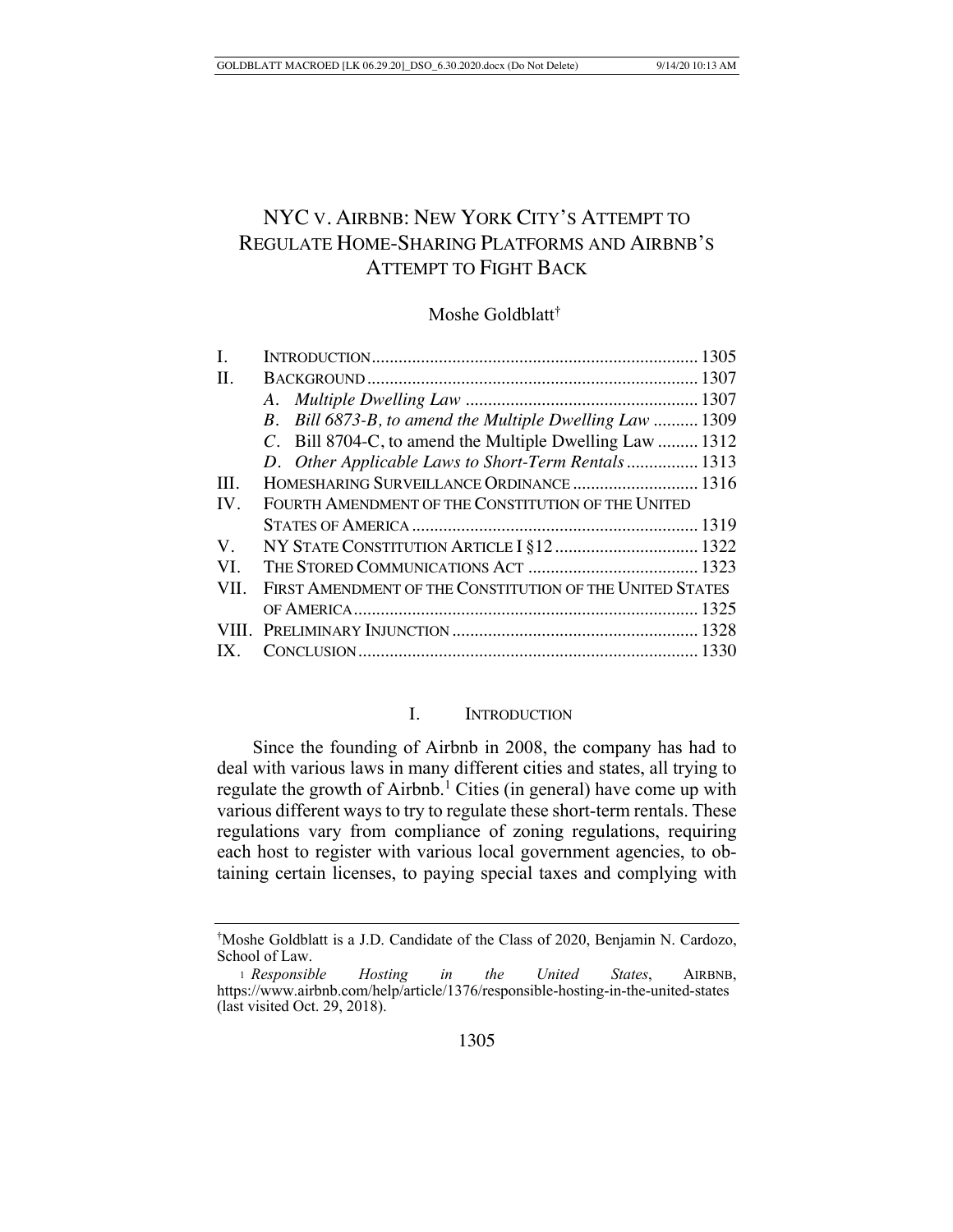various rent stabilized laws.<sup>2</sup> One of the leading regarding short-term rental regulation is New York City ("NYC").<sup>3</sup> However, despite the fact that there are strict regulations, and a potential for hosts to get heavily fined, NYC continues to be one of the most profitable locations for Airbnb.<sup>4</sup> In its latest attempt to crack down on NYC hosts, the NYC Council passed the Regulation of Short-Term Residential Rentals (the "Homesharing Surveillance Ordinance"), requiring that Airbnb and other home-sharing platforms, to provide the New York City Council (the "City Council") with some information regarding the hosts.<sup>5</sup> Some of the information required to be given up includes: the address, the name of the owner, the amount of days the home was rented out, and how much money the host collected.<sup>6</sup> In essence, this gives the City Council a list of people breaking the existing laws. On August 24, 2018, Airbnb filed a lawsuit in federal court arguing that the Homesharing Surveillance Ordinance violates both the First and Fourth Amendments of the U.S. Constitution, as well as the New York State Constitution, and the Federal Stored Communications Act.7

Due to the years-long battle against short-term rentals in NYC, particularly against Airbnb, the multiple laws prohibiting short-term rentals, the potential fines for violating those laws, the tax implications, and multiple other challenges that hosts must satisfy in order to legally rent out their home, the new Homesharing Surveillance Ordinance, requiring Airbnb to give NYC a detailed list of all hosts and their personal information, is an attempt by NYC to circumvent the usual constitutional safeguards in place, and therefore violates each host's constitutional rights and the company's constitutional rights, and should therefore be invalidated. New York City should instead embrace Airbnb's presence and use it is a tool to boost tourism and a way for citizens of the city to supplement their rental costs by providing them with a substantial income opportunity, without the fear of being fined.

<sup>2</sup> *Id.*

<sup>3</sup> Zaw Thiha Tun, *Top Cities Where Airbnb is Legal or Illegal*, INVESTOPEDIA (Oct. 23, 2018), https://www.investopedia.com/articles/investing/083115/top-citieswhere-airbnb-legal-or-illegal.asp.

<sup>4</sup> Yoana Yotova, *Here Are the Most Profitable Airbnb Cities at the Beginning of 2018*, MASHADVISOR (Mar. 11, 2018), https://www.mashvisor.com/blog/most-profitable-airbnb-cities-2018/.

<sup>5</sup> N.Y. Regulation of Short Term Residential Rentals, Int. 098 (2018).

<sup>6</sup> *Id.*

<sup>7</sup> Complaint for Declaratory and Injunctive Relief, Airbnb Inc v. City of New York, 373 F. Supp. 3d 467 (S.D.N.Y. Jan. 3, 2019).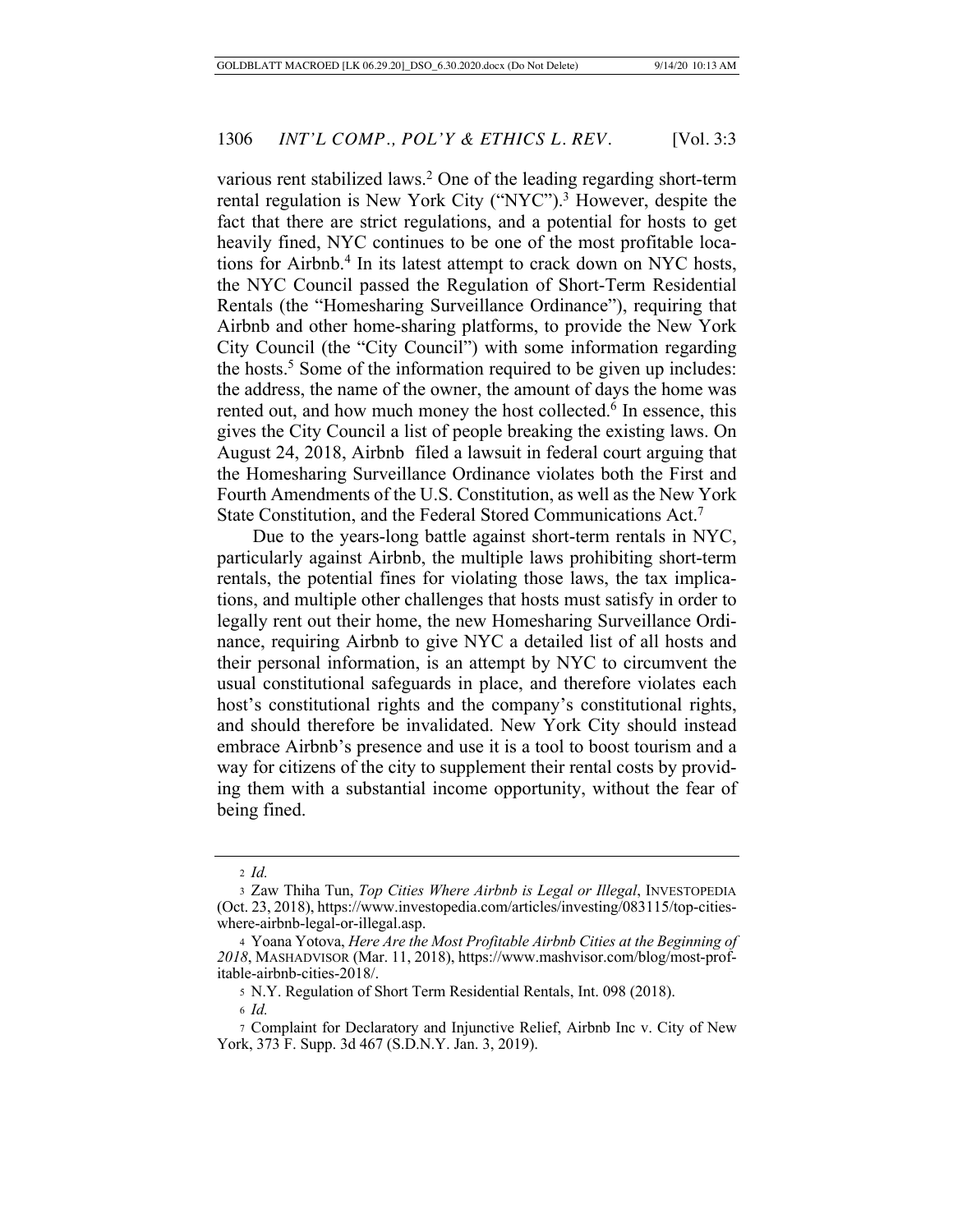This Note argues that the Homesharing Surveillance Ordinance is in fact unconstitutional and will suggest other ways New York State ("NY") can accomplish their goals while also giving Airbnb and NY citizens the opportunity to generate additional income. To do this, I examine the extensive background between NYC and Airbnb to properly analyze the new law and Airbnb's attempt to invalidate it. Section II of this Note will give necessary background, by delving into the long history of New York's constant and continuing attempt to regulate short term rentals, and the various lawsuits that have been filed as a result of the regulations. Additionally, Section II will discuss all the laws that a person may be violating by becoming a host on Airbnb. Section III will introduce the Homesharing Surveillance Ordinance and the Lawsuit alleging its unconstitutionality. Section IV will discuss why the new law violates the Fourth Amendment. Section V will briefly discuss Article II Section 12 of the New York State Constitution. Section VI will discuss why Airbnb is precluded from releasing the information due to the Stored Communications Act, and because of this, the Homesharing Surveillance Ordinance is forcing Airbnb to violate federal law, and, therefore, should therefore be invalidated. Section VII will discuss how the Homesharing Surveillance Ordinance compels Airbnb to express messages which they don't want to make, which is a violation of the First Amendment. This Note will conclude with ways in which NYC and Airbnb can come up with a solution in which both parties are satisfied, and that all New Yorkers can benefit.

# II. BACKGROUND

In order to fully comprehend the effect that this new ordinance will have on Airbnb and its hosts, a comprehensive understanding of the applicable laws in NY and NYC, as well as the history between the two parties is necessary.

# *A. Multiple Dwelling Law*

The Multiple Dwelling Law, which has been around long before any short-term rental portals were created, had a provision that a "Class A" dwelling<sup>8</sup> cannot be rented out to anyone for less than  $30$ 

<sup>8</sup> *See* N.Y.S. Multiple Dwellings Law at §4. 8. a. (defining a "Class A" dwelling as a "a multiple dwelling that is occupied for permanent residence purposes. This class shall include tenements, flat houses, maisonette apartments, apartment houses, apartment hotels, bachelor apartments, studio apartments, duplex apartments,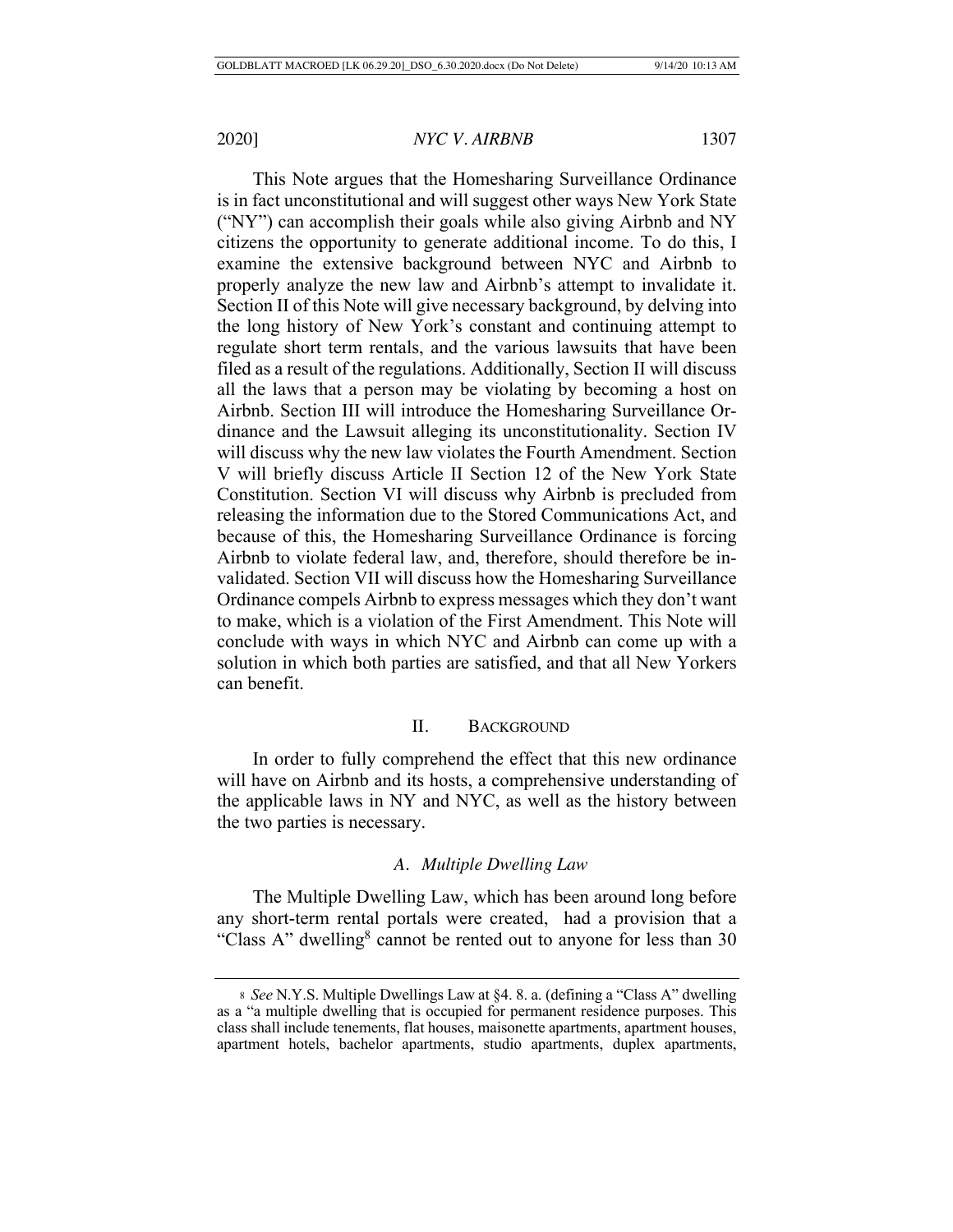days, unless the primary resident is present in the dwelling.<sup>9</sup> However, these laws are only applicable to cities with a population of 325,000 or more.<sup>10</sup> Therefore, the only city in New York State that is actually subject to the Multiple Dwelling Law is NYC, since it is the only city that has a population of over  $325,000$ .<sup>11</sup> About half of NYC is zoned as a Class A dwelling.12 This law has been in place for decades before any home-sharing sites were ever founded.

*City of New York v. 330 Continental LLC* was a case brought by the City of New York in 2009 against three buildings on the Upper West Side of Manhattan that rented out some of its units for short term rentals (i.e., less than 30 days).<sup>13</sup> The City alleged that this was a violation of the Multiple Dwelling Law, and they sought to enjoin the buildings from further renting out those units for short term use.14 The court, however, ruled that this short term rental did not violate the zoning laws.15 The court interpreted the zoning law to mean that only if a *majority* of the building was used as short term rentals would it violate the zoning laws. Additionally, the court reasoned that since the bill used the term, "as a rule,"<sup>16</sup> it meant that if the short-term rentals were being used as a secondary use, whereas the primary use of the building was for regular long-term rentals, it only prohibits short-term rentals if the building is renting out a majority of its units as short term rentals. In this case however, since only a minority of the units in the building were used as short term rentals, it did not violate the zoning laws.<sup>17</sup> This created a loophole in the law that gave rise to another bill to attempt to help regulate short-term rentals, Bill 6873-B.18

kitchenette apartments, garden-type maisonette dwelling projects, and all other multiple dwellings except class B multiple dwellings.").

<sup>9</sup> *Id.* at § 8.

<sup>10</sup> *Id.* at § 3.1.

<sup>11</sup> *See U.S. Census Bureau, New York: 2010, Population and Housing Unit Counts*, U.S. DEP'T OF COMMERCE (June 2012), https://www.census.gov/prod/cen2010/cph-2-34.pdf.

<sup>12</sup> *Airbnb in the City,* NEW YORK STATE ATTORNEY GENERAL ERIC T. SCHNEIDERMAN (Oct. 2014),

http://www.ag.ny.gov/pdfs/AIRBNB%20REPORT.pdf.

<sup>13</sup> City of New York v. 330 Continental LLC, 873 N.Y.S.2d 9 (App. Div. 2009) [hereinafter "*330 Continental*"].

<sup>14</sup> *Id.* at 11.

<sup>15</sup> *Id.* at 12.

<sup>16</sup> Multiple Dwelling Law § 4[8][a].

<sup>17</sup> *Id.* § 4[8][a].

<sup>18</sup> S.B. 6873, 2009 Leg., 234th Sess. (N.Y. 2010).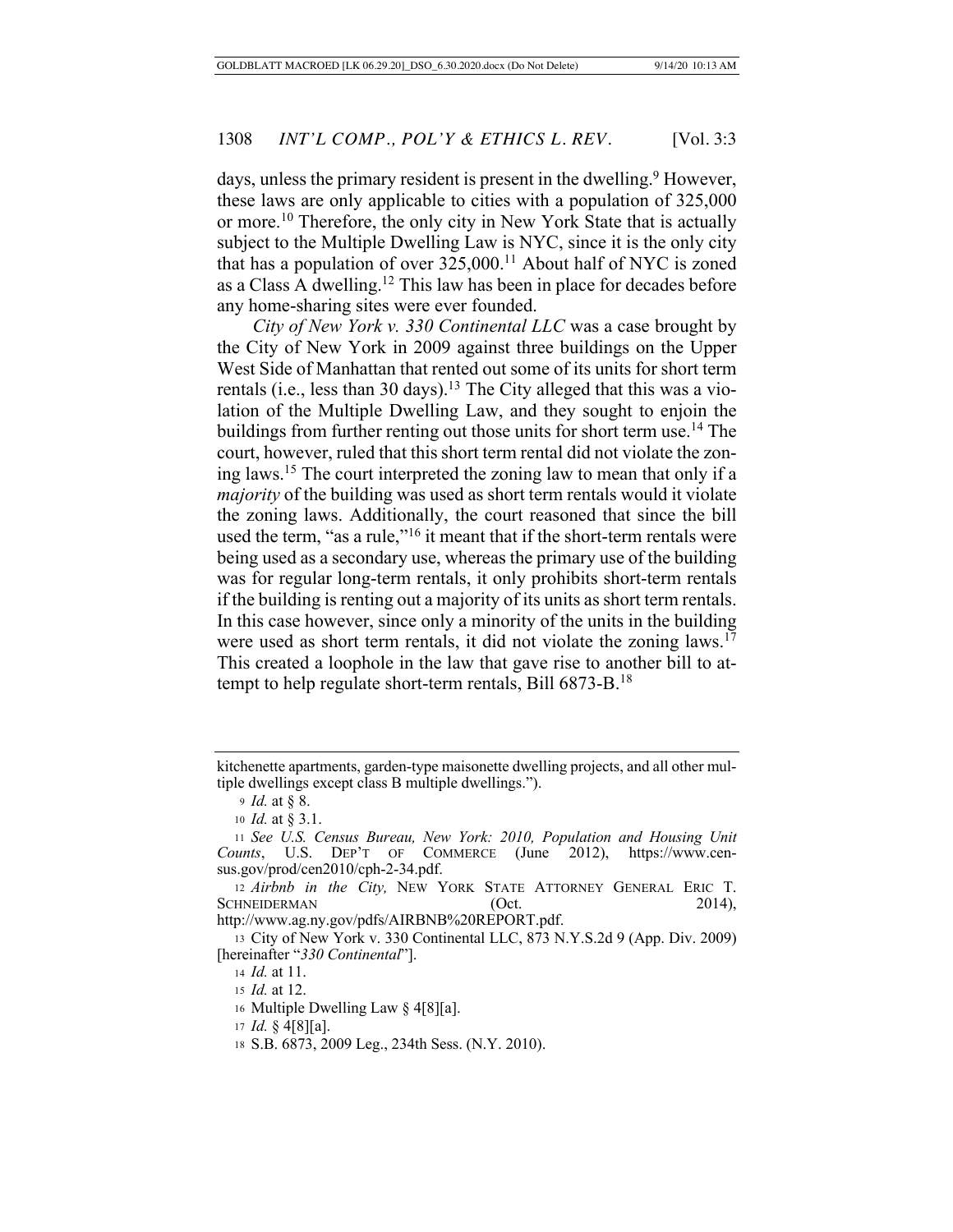## *B. Bill 6873-B, to amend the Multiple Dwelling Law*

Bill 6873-B, an amendment to the Multiple Dwelling Law, was passed in direct response to the *330 Continental* case. This amendment clarified that short-term rentals were illegal even if a minority of the units in that building were used for short term rentals. It also removed the words "as a rule," which was the basis of the *330 Continental* reasoning. $19$ 

The biggest issue for New York State was the enforcement of the Multiple Dwelling Law, since it was virtually impossible to catch a building owner in the act of actually renting out units for fewer than 30 days. Since the Multiple Dwelling Law only made it illegal for an owner to actually rent the unit to someone for less than 30 days, and that the owner was not present in the unit at the time of the rental. There was almost no way for New York state to know if this happened.

In fact, this law had such a little effect on Airbnb's presence in NYC. The growth of the company since the law was passed is staggering. In 2010, when the law was passed, Airbnb's revenue from NYC rentals was roughly 13.3 million dollars<sup>20</sup>, and had roughly 1,100 total rentals.21 In 2016, Airbnb's revenue from NYC rentals jumped to roughly  $610.09$  million dollars,<sup>22</sup> and had roughly 129,000 total rentals.23 In 2014, then-New York State Attorney General Eric Schneiderman ("Schneiderman") released a detailed report with the applicable laws and statistics regarding the growth of Airbnb in NYC.<sup>24</sup> In that report, Schneiderman detailed the growth in NYC, noting, "between the start of 2010 and the end of 2013, revenue to Airbnb and its hosts from private short-term rentals in New York City doubled almost every year, with revenue in 2014 estimated to exceed \$282 million."<sup>25</sup> It is clear from the data, that as of 2010, the law did little if nothing to slow down Airbnb's presence, and growth in NYC. The AG report stated that most Airbnb rentals in NYC are illegal. The report stated:

<sup>19</sup> *Id.*

<sup>20</sup> *Revenue of Airbnb in New York City from 2010 to 2018 (in Million U.S. Dollars)*, STATISTA (Oct. 30, 2015), https://www.statista.com/statistics/483752/newyork-city-airbnb-revenue/.

<sup>21</sup> *Market Overview, New York*, AIRDNA, https://www.airdna.co/marketdata/app/us/new-york/new-york/overview (last visited Jan. 17, 2018).

<sup>22</sup> *Revenue of Airbnb in New York City from 2010 to 2018 (in Million U.S. Dollars)*, *supra* note 21.

<sup>23</sup> *Market Overview*, *supra* note 22.

<sup>24</sup> *Airbnb in the City*, *supra* note 13.

<sup>25</sup> *Id.* at 7.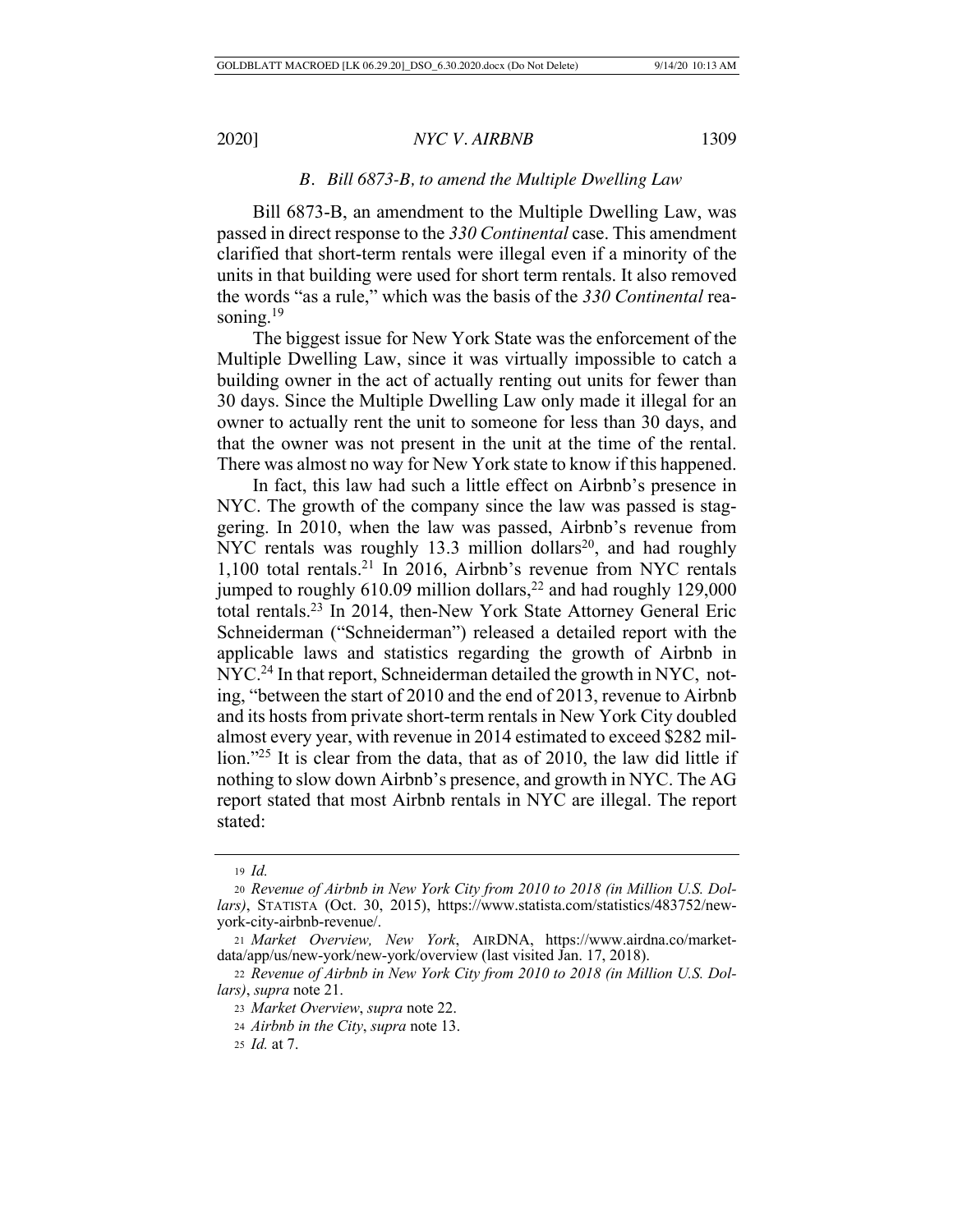Comparing the addresses associated with the Reviewed Transactions to a database of New York City buildings suggests that 72% of unique units used as private short-term rentals on Airbnb during the Review Period involved the rental of an "entire/home apartment" for less than 30 days in either (1) a "Class A" multiple dwelling or (2) a non-residential building. 6 These rentals would respectively violate the MDL (which prohibits such rentals in "Class A" buildings) or the New York City Administrative Code (which prohibits the use of non-residential buildings for housing).<sup>26</sup>

Therefore, if NYC was serious about their fight to stop home-sharing platforms, they needed to further amend the Multiple Dwelling Law. This gave rise to Bill 8704-C to amend the Multiple Dwelling Law.<sup>27</sup>

In 2014, there was a legal battle between Airbnb and the State of New York (the "State").28 Initially, Schneiderman issued a subpoena to Airbnb to produce the following:

An Excel spreadsheet Identifying all Hosts that rent Accommodation(s) in New York State, including: (a) name, physical and email address, and other contact information; (b) Website user name; (c) address of the Accommodation(s) rented, including unit or apartment number; (d) the dates, duration of guest stay, and the rates charged for the rental of each associated Accommodation; (e) method of payment to Host including account information; and (f) total gross revenue per Host generated for the rental of the Accommodation(s) through Your Website. The Excel spreadsheet should be capable of being organized by gross revenue per Host and per Accommodation.<sup>29</sup>

The items that Schneiderman demanded in his subpoena were fundmanetally the same things that the Homesharing Surveillance Ordinance requires. In the lawsuit, Airbnb claimed; "(i) there is no reasonable, articulable basis to warrant such investigation and the subpoena constitutes an unfounded 'fishing expedition' . . . (iii) the subpoena is overbroad and burdensome; and (iv) the subpoena seeks confidential, private information from petitioner's users."30

<sup>26</sup> *Id.* at 8.

<sup>27</sup> Assemb. B. 8704, 2016 Leg., 238<sup>th</sup> Sess. (N.Y. 2016).

<sup>28</sup> Airbnb, Inc. v. Schneiderman, 44 Misc. 3d 351 (Sup. Ct. Albany County 2014) [hereinafter *Airbnb, Inc.*].

<sup>29</sup> *Id.* at 354.

<sup>30</sup> *Id.* at 355.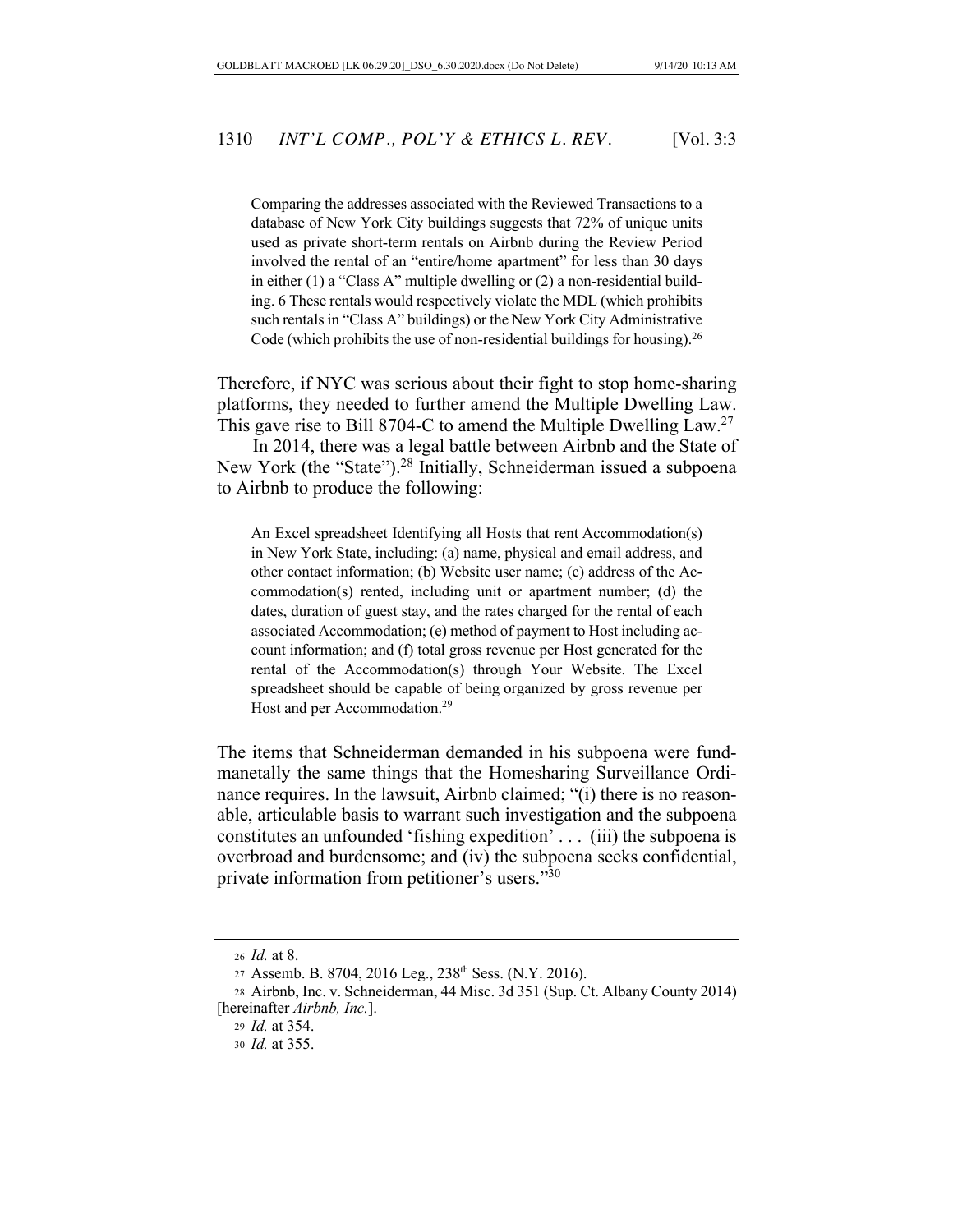The New York State Supreme Court, Albany County ruled that the Attorney General does have the authority to issue a subpoena when he can show that the records which he seeks bear a reasonable relation to the subject matter under investigation.<sup>31</sup> Therefore, since the Attorney General produced evidence that there were a number of people violating the law, there was a reasonable basis for the subpoena.32 The court then ruled that the information requested is not considered confidential since in Airbnb's privacy policy,  $33$ , it says that they will disclose any information at its sole discretion in order to respond to subpoenas.34 The court also dismissed Airbnb's claim that compliance with the subpoena would be too burdensome.<sup>35</sup> Airbnb failed to show that the information requested wasn't easily and readily accessible.<sup>36</sup> However, the court ruled that the subpoena had to be quashed due to the fact that the subpoena was overly broad, since the subpoena requested information on hosts in the entire state of New York rather than just NYC which is the only place where the Multiple Dwelling Law is applicable to  $Nyc<sub>37</sub>$  and therefore, the only people that can possibly be violating the law, the subpoena is requesting a lot more information then they need for their investigation.38

In the end, the parties agreed on a settlement<sup>39</sup> which stated that Airbnb would provide the Attorney General's office with the demanded information and that all the identifying factors would be redacted and replaced with anonymous identifying factors.<sup>40</sup> The settlement also included an exhibit ("Exhibit A") with a list of potential legal issues that all potential Airbnb hosts should be made aware of prior to them listing their homes.<sup>41</sup> The information listed on the

<sup>36</sup> *Id.* at 359.

<sup>37</sup> S. 2010, 6873-B (N.Y. 2010), *supra* note 16.

<sup>38</sup> *Airbnb, Inc.*, 989 N.Y.S.2d at 358.

<sup>39</sup> Letter from Clark Russel, Deputy Bureau Chief, Internet Bureau, State of N.Y., Office of the Attorney General, to Belinda Johnson, General Counsel, Airbnb, Inc. (May 20, 2014), https://ag.ny.gov/pdfs/OAG\_Airbnb\_Letter\_of\_Agreement.pdf.

<sup>40</sup> *Id.* at 2.

<sup>31</sup> *Id.* at 355.

<sup>32</sup> *Id.* at 358.

<sup>33</sup> *Airbnb Privacy Policy*, AIRBNB, https://www.airbnb.com/terms/privacy\_policy (last updated Nov. 1, 2019).

<sup>34</sup> *Airbnb, Inc.*, 989 N.Y.S.2d at 360.

<sup>35</sup> *Id.* at 359.

<sup>41</sup> *Id.* at 4.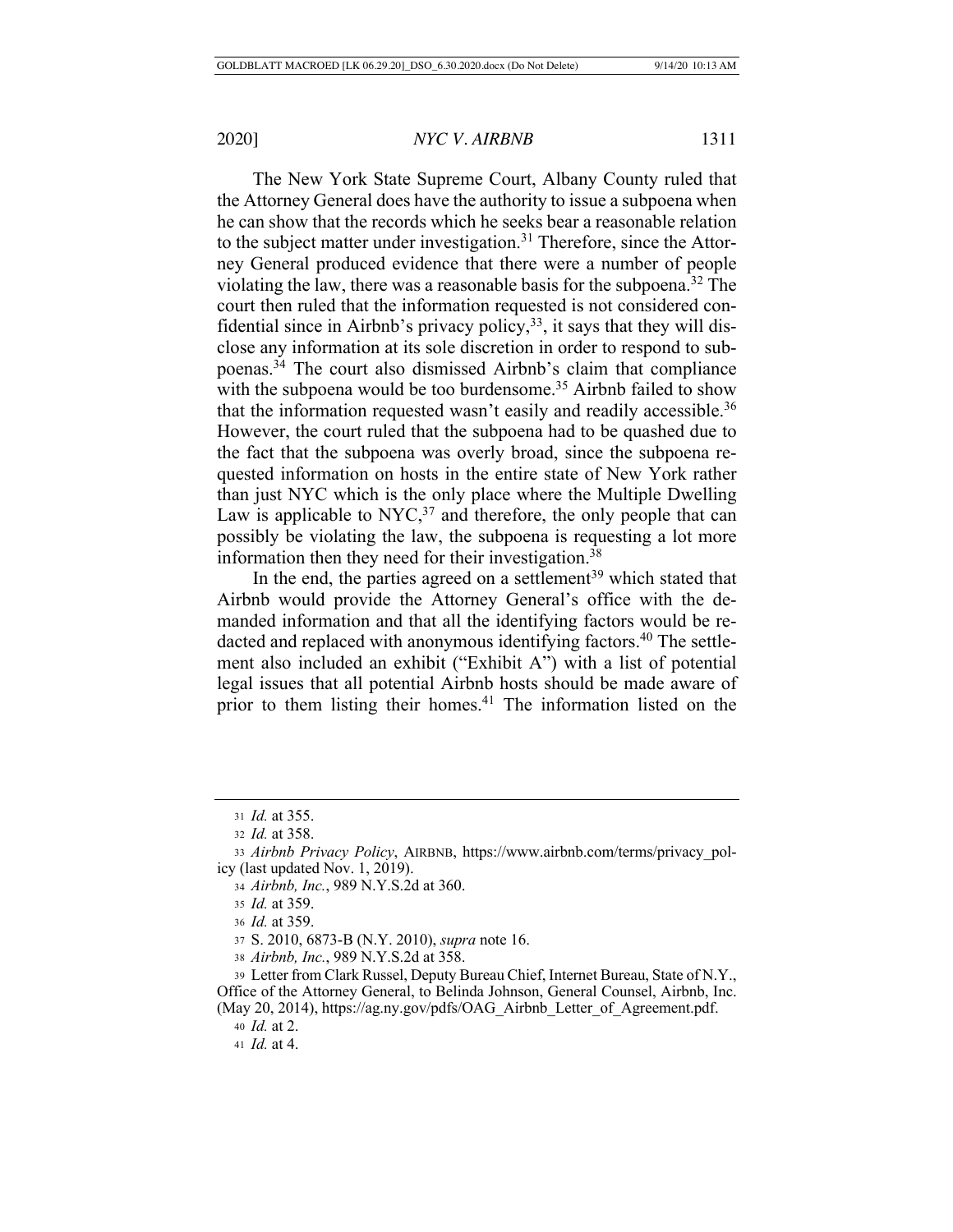Exhibit A including hyperlinks to the various relevant laws,  $42$  is now on the help page of Airbnb.43

#### *C. Bill 8704-C, to amend the Multiple Dwelling Law*

In 2016, the State passed an amendment to try and find a way to be able to police the Multiple Dwelling Law.<sup>44</sup> The amendment makes it illegal to *advertise* any use that is prohibited, pursuant to the original Multiple Dwelling Law.45 The amendment states that the amendment is, "AN ACT to amend the multiple dwelling law and the administrative code of the city of New York, in relation to prohibiting advertising that promotes the use of dwelling units in a class A multiple dwelling for other than permanent residence purposes."<sup>46</sup> The amendment also added a \$1,000 fine for a first-time offender, \$5,000 for a second-time offender, and \$7,500 for a third-time offender.<sup>47</sup> The fines help to resolve the State's unenforceability issue, since the City can proactively regulate, prior to an actual rental taking place. With the amendment, anybody from the City Council's office can go online, do a simple Airbnb search in New York and find all the hosts that are violating the law. Additionally, the amendment added a provision that included tenants who sublease their apartments on Airbnb are also in violation of the law.48 This gave the State the power to prosecute hosts who merely list their apartments thereby giving NYC a way to enforce the Multiple Dwelling Law.

After the amendment was passed, Airbnb filed another lawsuit against the State of New York and New York City;<sup>49</sup> however, this lawsuit was dropped by Airbnb soon thereafter, specifically, after the Attorney General's office and Airbnb reached a settlement wherein the Attorney General assured Airbnb that the company itself would not be held liable for the host's actions. Additionally, the Attorney General agreed that the State would not prosecute anyone within NYC, but that the Mayor's Office of Special Enforcement would be

<sup>42</sup> *Id.* at Exhibit A.

<sup>43</sup> *Help Center New York, NY*, AIRBNB, https://www.airbnb.com/help/article/868/new-york—ny (last updated Mar. 27, 2018).

<sup>44</sup> *See* S. 2016, 8704-C (N.Y. 2016), *supra* note 28.

<sup>45</sup> *Id.*

<sup>46</sup> *Id.*

<sup>47</sup> *Id.*

<sup>48</sup> *Id.*

<sup>49</sup> *Airbnb, Inc.*, 989 N.Y.S.2d at 351.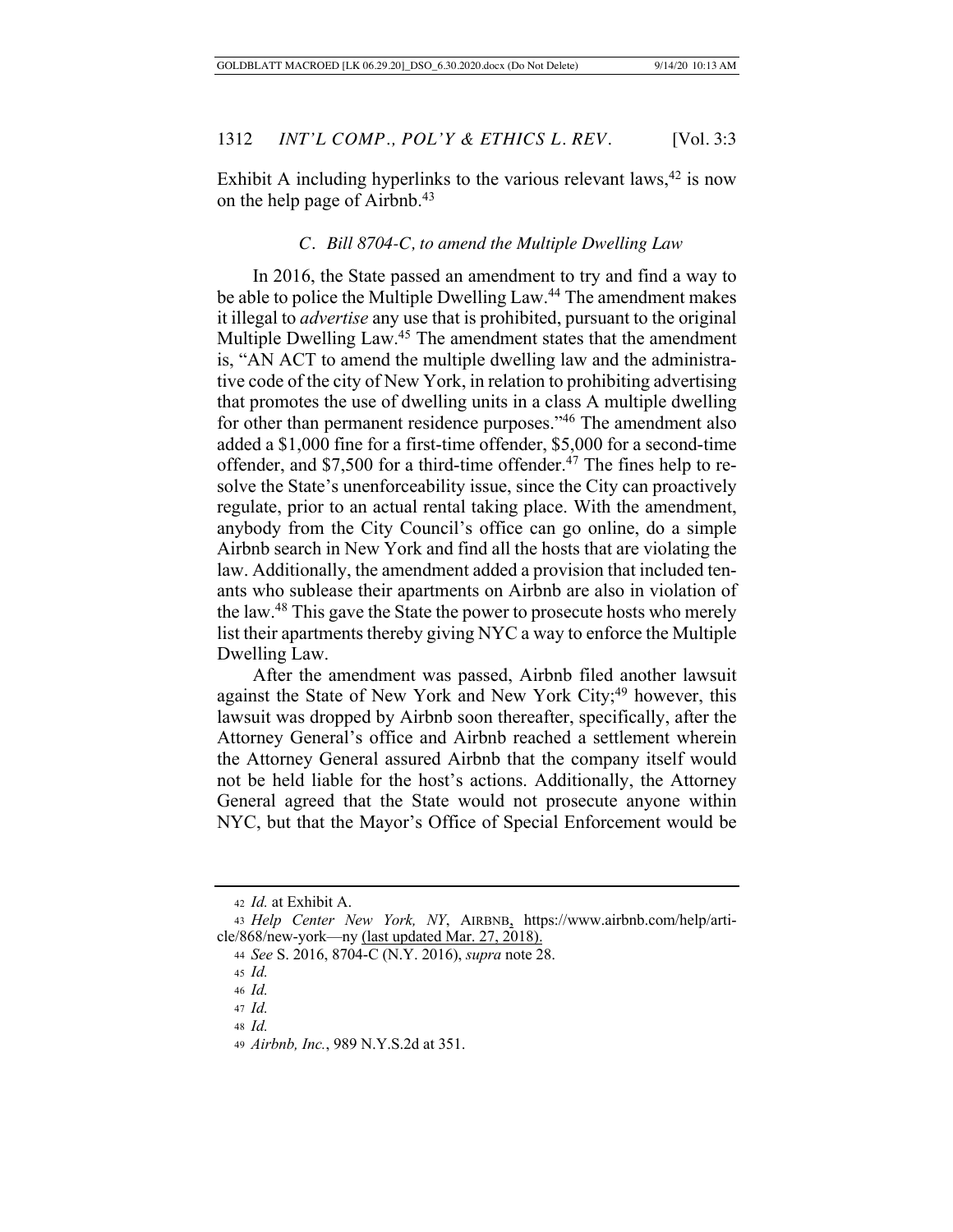solely responsible for the prosecution of violators within NYC.<sup>50</sup> Since the only city in the State that was subject to the Multiple Dwelling Law was NYC, the terms of the settlement were satisfactory to Airbnb.

Despite the new amendment, and the threat of potential fines to hosts, there seemed to be nothing that would slow down Airbnb's growth in NYC. From 2016 to 2018, the revenue to Airbnb from rentals in NYC increased from \$610 million dollars in 2016 to \$805 million dollars in 2018.<sup>51</sup> The number of rentals in NYC went from roughly 129,000 rentals in 2016, to roughly 188,000 in 2018.<sup>52</sup> As of 2018, there were also roughly 28,000 hosts in NYC alone.53 After the amendment was passed most of the listings are now subject to fines.

#### *D. Other Applicable Laws to Short-Term Rentals*

Aside from the Multiple Dwelling Law, there are a number of other laws that may apply to Airbnb rentals in NYC.<sup>54</sup> They range from zoning laws, rent control laws, and special taxes that the legal rentals have to pay.55

1. Zoning Laws: The NYC zoning laws define apartment hotels as:

An "apartment hotel" is a #building# or part of a #build ing# that is a Class A multiple dwelling as defined in the Multiple Dwelling Law, which:

- a. has three or more #dwelling units# or #rooming units#;
- b. has one or more common entrances serving all such units; and
- c. provides one or more of the following services: housekeeping, telephone, desk, or bellhop service, or the furnishing or laundering of linens.<sup>56</sup>

<sup>50</sup> *See* Greg Bensinger, *Airbnb Settles New York State Suit, Focusing on City*, WALL STREET JOURNAL (Nov. 22, 2016), https://www.wsj.com/articles/airbnbdrops-new-york-state-suit-focusing-on-city-1479849933.

<sup>51</sup> *See Revenue of Airbnb in New York City,* note 21.

<sup>52</sup> *See Market Overview*, *supra* note 22.

<sup>53</sup> *Revenue of Airbnb in New York City, supra* note 21.

<sup>54</sup> *See About Illegal Short-Term Rentals*, NYC OFFICE OF SPECIAL ENFORCEMENT, https://www1.nyc.gov/site/specialenforcement/enforcement/illegal-short-term-rentals.page (last visited Jan. 16, 2019).

<sup>55</sup> *See* AIRBNB, *supra* note 44.

<sup>56</sup> *Zoning Resolution*, THE CITY OF NEW YORK, https://www1.nyc.gov/assets/planning/download/pdf/zoning/zoning-text/allarticles.pdf?v=0912.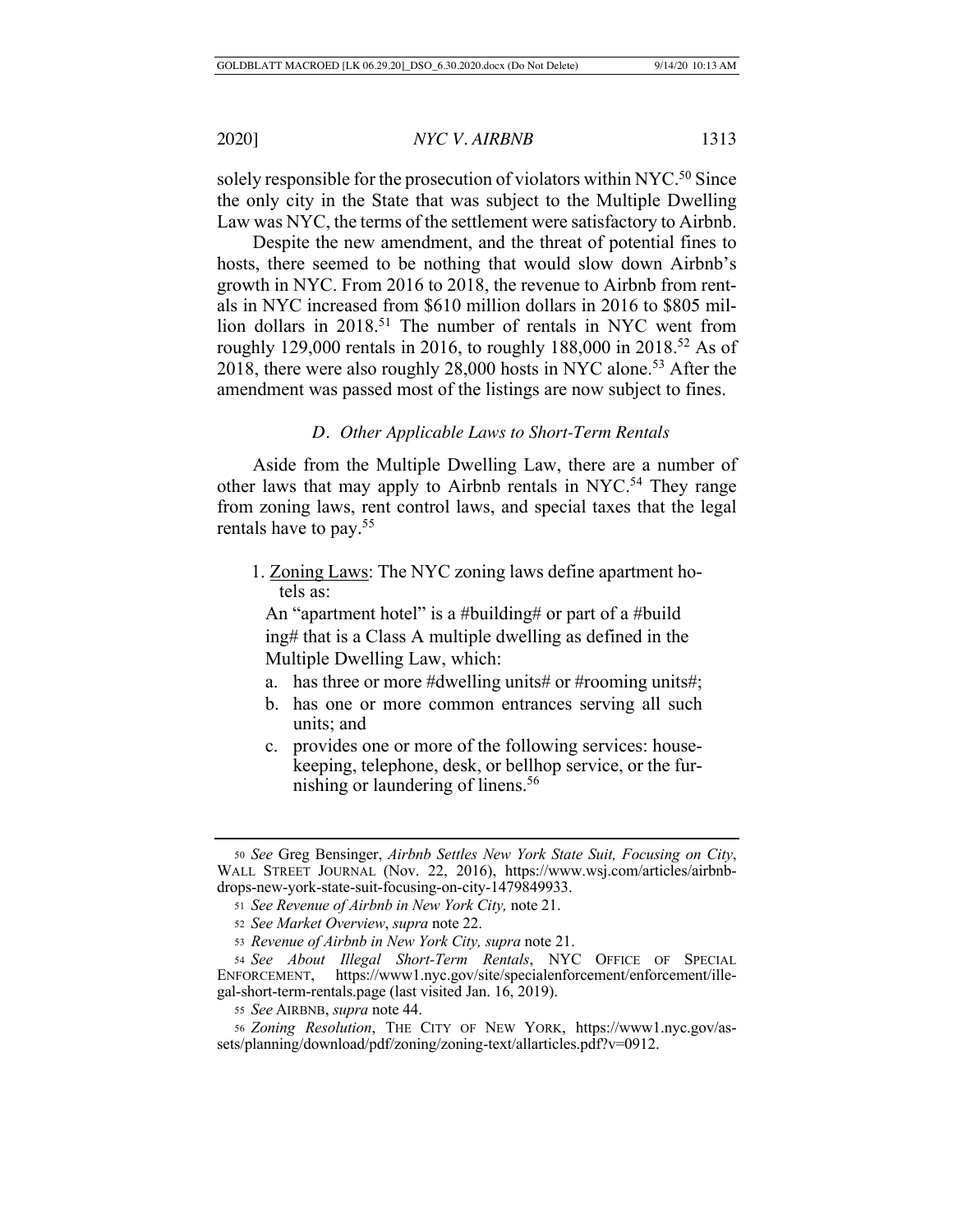In NYC, where a majority of the residential properties are apartment buildings with many apartments that include the elements of an apartment hotel as defined in the zoning laws, and would therefore fall into the zoning definition of an "apartment hotel." That would mean that these listings, in addition to being subject to, and probably violating the Multiple Dwelling Law, these hosts are also operating a "hotel" in areas which are not zoned for that purpose and are therefore violating the applicable zoning law. This "hotel" classification, comes with many special laws that are unknow to most homeowners. One example of a law that isn't applicable to a regular residential property, but because of a hotel classification would now be applicable, is the requirement that there be commercial alarm systems.<sup>57</sup> The installation of these systems are never installed in small residential apartments. These systems can be extremely costly to install. Additionally, since many hosts are tenants, they can't install a commercial fire alarm system, themselves without the consent of the building owner. This is just one example of the many laws that are applicable to hotels that would also be applicable to these rental units.

- 2. Rent Control Law: Owners who are in rent controlled or rent stabilized apartments have additional issues. If they rent out their apartments for a profit, they could be in violation of the codes and be subject to an immediate eviction.<sup>58</sup>
- 3. Special Taxes: Short-term rentals are sometimes subjected to multiple additional taxes which vary by city and state. "Examples of taxes that could apply to your listing are State sales and use tax, City hotel room occupancy tax, and State and City nightly room fees."59 On the FAQ portion of the NYC "Hotel Room Occupancy Tax" page, the first question asks whether renting out a single room requires you to pay the hotel Tax. $60$  The answer given was that a one room rental is not

<sup>57</sup> N.Y.C. Bldg. Code tit. 27 § 17, *available at* http://www.nyc.gov/html/dob/downloads/bldgs\_code/bc27s17.pdf.

<sup>58</sup> *See generally* Michelle Maratto Itkowitz, Esq., *Airbnb and Your Building, Short-Term Illegal Sublets in NYC Apartments, PREVENTION DETECTION, AND REMEDIES FOR LANDLORDS* (Feb. 21, 2017), http://www.itkowitz.com/booklets/SHORT-TERM-ILLEGAL-SUBLETS-IN-NYC-APARTMENTS-Prevention-Detection-and-Remedies-for-Landlords.pdf.

<sup>59</sup> AIRBNB, *supra* note 44.

<sup>60</sup> N.Y.C. Dep't of Fin., *Hotel Room Occupancy Tax, Frequently Asked Questions*, NYC.GOV, https://www1.nyc.gov/site/finance/taxes/business-hotel-room-occupancy-tax-faq.page (last visited Nov. 17, 2018).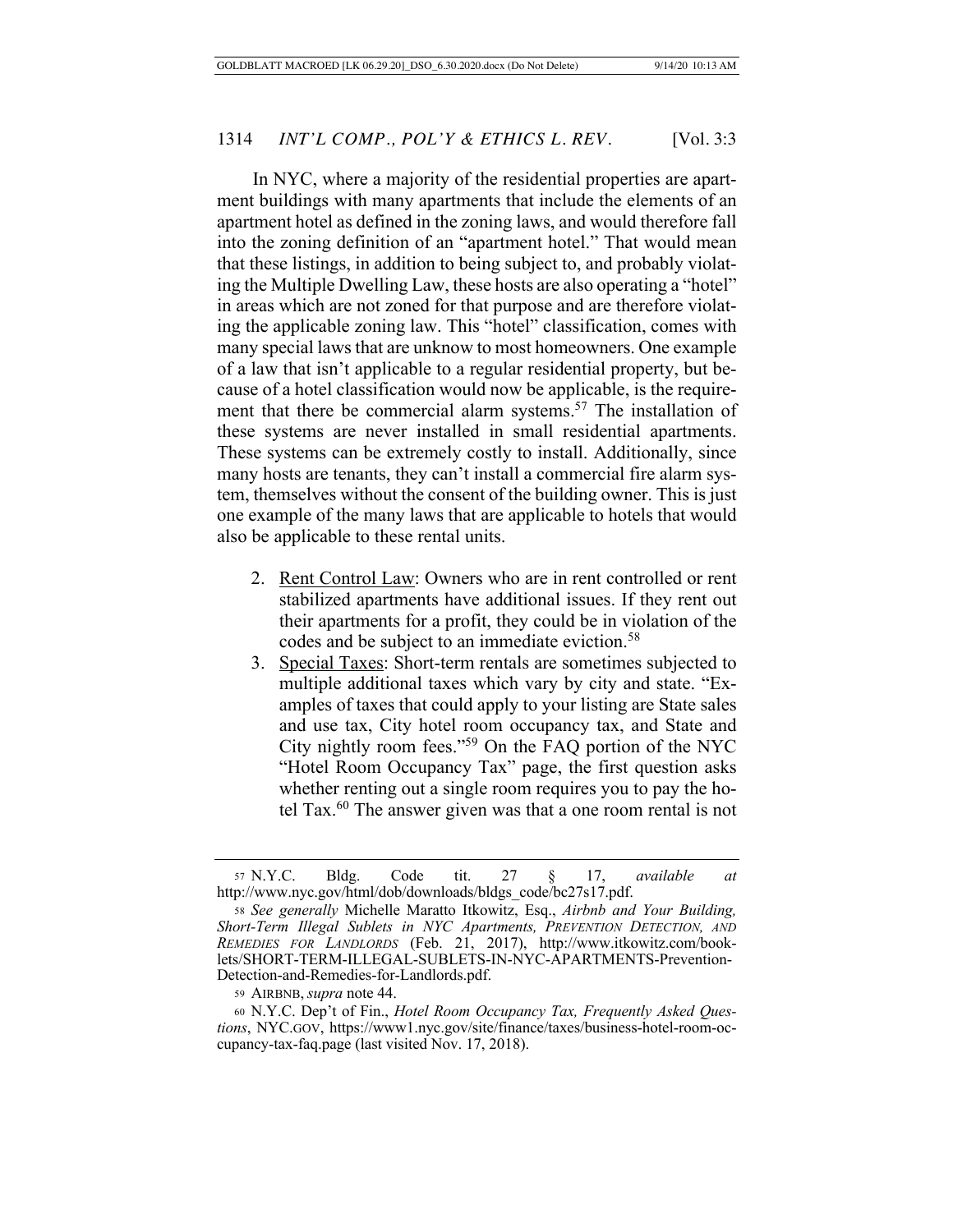considered a hotel and does not therefore have to pay the tax.<sup>61</sup> 44% of the listed homes in NYC are single rooms and are therefore not subject to the hotel tax. $62$  However, the second question in the FAQ section asks whether a full apartment being rented out is subject to the hotel tax. $63$  The answer states:

Yes. The exception for rentals of a single room in your home (referred to in Question 1) does not apply to rentals of apartments or rooms in properties that are outside the owner's home. By definition, if the apartment or rooms is not in the owner's home, the owner has to collect Hotel Tax.<sup>64</sup>

This includes most of the NYC listings on Airbnb because 53% of the NYC listings on Airbnb are full apartments.<sup>65</sup> Therefore, every tenant who rents a full apartment must pay an additional 5.875% to the City.66 Additionally, the NYC Department of Finance requires all owners to report and remit a special "Hotel Room Occupancy Tax return".<sup>67</sup> As a service, Airbnb has made agreements with many counties in New York<sup>68</sup> and throughout the country<sup>69</sup> to collect the taxes on behalf of the hosts and the tenants, and to remit same to the appropriate municipality.<sup>70</sup> NYC is noticeably missing from the list.<sup>71</sup>

4. Building Rules-Aside from the various governmental laws, passed by both the City and the State, there are also building rules that each host must comply with. Homeowners Associations and Co-Op boards may have specific rules regarding sub-leases. Therefore, in addition to abiding by the laws

<sup>61</sup> *Id.*

<sup>62</sup> *Market Overview, New* York, *supra* note 22.

<sup>63</sup> N.Y.C. Dep't. of Fin., *supra* note 61.

<sup>64</sup> *Id.*

<sup>65</sup> *Market Overview*, *supra* note 22.

<sup>66</sup> N.Y.C. Dep't. of Fin., *Hotel Room Occupancy Tax*, NYC.GOV, https://www1.nyc.gov/site/finance/taxes/business-hotel-room-occupancy-tax.page (last visited Nov. 17, 2018).

<sup>67</sup> *Id.*

<sup>68</sup> *Occupancy Tax Collection and Remittance by Airbnb in New York*, AIRBNB, https://www.airbnb.com/help/article/2319/occupancy-tax-collection-and-remittance-by-airbnb-in-new-york (last visited Nov. 17, 2018).

<sup>69</sup> *In What Areas Is Occupancy Tax Collection and Remittance by Airbnb Available?*, AIRBNB, https://www.airbnb.com/help/article/653/in-what-areas-is-occupancy-tax-collection-and-remittance-by-airbnb-available#New\_York (last visited Nov. 17, 2018).

<sup>70</sup> *Id.*

<sup>71</sup> *See Occupancy Tax Collection and Remittance by Airbnb in New York*, *supra*  note 69.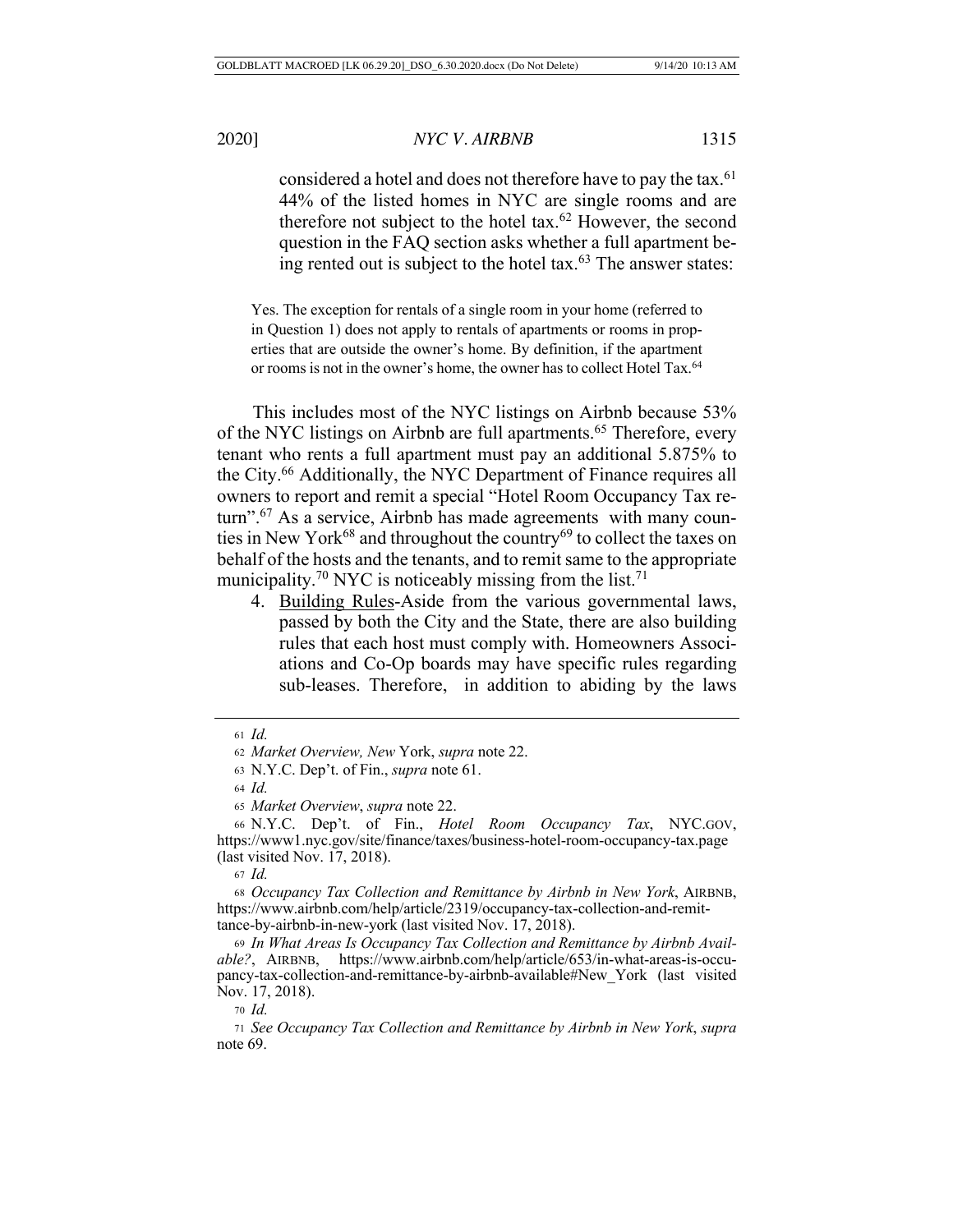imposed by NYC and the State, each homeowner must also follow the rules imposed by their own respective buildings.

As laid out above, violating the many laws in place prohibiting the short-term rental of an NYC apartment can subject hosts to fines. Despite the risks that hosts potentially face, Airbnb has seen growth in NYC and, there have not been many fines issued relative to the amount of apartments available for short-term rental. Although there haven't been many, there have been a few notable fines issued over the years that have garnished much attention. There have additionally been numerous cases where Airbnb has agreed to fully fund the hosts' defense.72

Most recently, on January 14, 2019, NYC filed a lawsuit against Metropolitan Property Group, alleging that between 2015 and 2018, the company made more than 21 million dollars by operating over 130 apartments in 13 different buildings in New York City.73 The City alleges that the company created multiple different false accounts on Airbnb, all with the same contact information.<sup>74</sup> This is the largest lawsuit brought by NYC against an Airbnb operator.<sup>75</sup>

#### III. HOMESHARING SURVEILLANCE ORDINANCE<sup>76</sup>

The Homesharing Surveillance Ordinance, was brought to the City Council on June 7, 2018, and was signed into law by the Mayor of New York City, Bill de Blasio, on August 6, 2018 and was set to take effect on February 2, 2019.77 The law was NYC's latest attempt

<sup>72</sup> *See* Minda Zetlin, *Brooklyn Airbnb Host is Slapped with \$32,000 Fine by New York City*, INC.COM (July 22, 2018), https://www.inc.com/minda-zetlin/airbnb-newyork-city-stanley-karol-fines-lawsuits-city-council-office-of-special-enforcement.html; *see also* Brad Tuttle, *A Women is Being Evicted and Fined \$185,000 for* 

*Renting Her Apartment on Airbnb to Pay Medical Bills*, MONEY (May 11, 2018, 2:02 PM ET), http://time.com/money/5274116/airbnb-fine-eviction-illegal-hotel/.

<sup>73</sup> *See* Summons at 9, *New York v. Metro. Prop. Grp., Inc.*, N.Y. Sup. Ct. (2019) (No. 450040).

<sup>74</sup> *See* Summons, *supra* note 74, at 11**.** 

<sup>75</sup> *See Brokerage Hit with \$21M Lawsuit Alleging Involvement in Illegal Airbnb Network*, THE REAL DEAL (Jan. 14, 2019), https://therealdeal.com/2019/01/14/brokerage-hit-with-21m-lawsuit-alleging-involvement-in-illegal-airbnb-network/; *see also* Joyce Hanson, *NYC Hits Property Brokerage With \$21M Illegal Airbnb Suit*, LAW360

<sup>(</sup>Jan. 14, 2019), https://www.law360.com/realestate/articles/1118529/nyc-hitsproperty-brokerage-with-21m-illegal-airbnb-suit.

<sup>76</sup> *See* Council of City of N.Y. Intro. No. 0981-A, amending Administrative Code § 26-2101-04 (Aug. 6, 2018). https://legistar.council.nyc.gov/LegislationDetail.aspx?ID=3522047&GUID=BD0FAC13-E6DD-4C55-8376-CD82F1093402. <sup>77</sup> *Id.*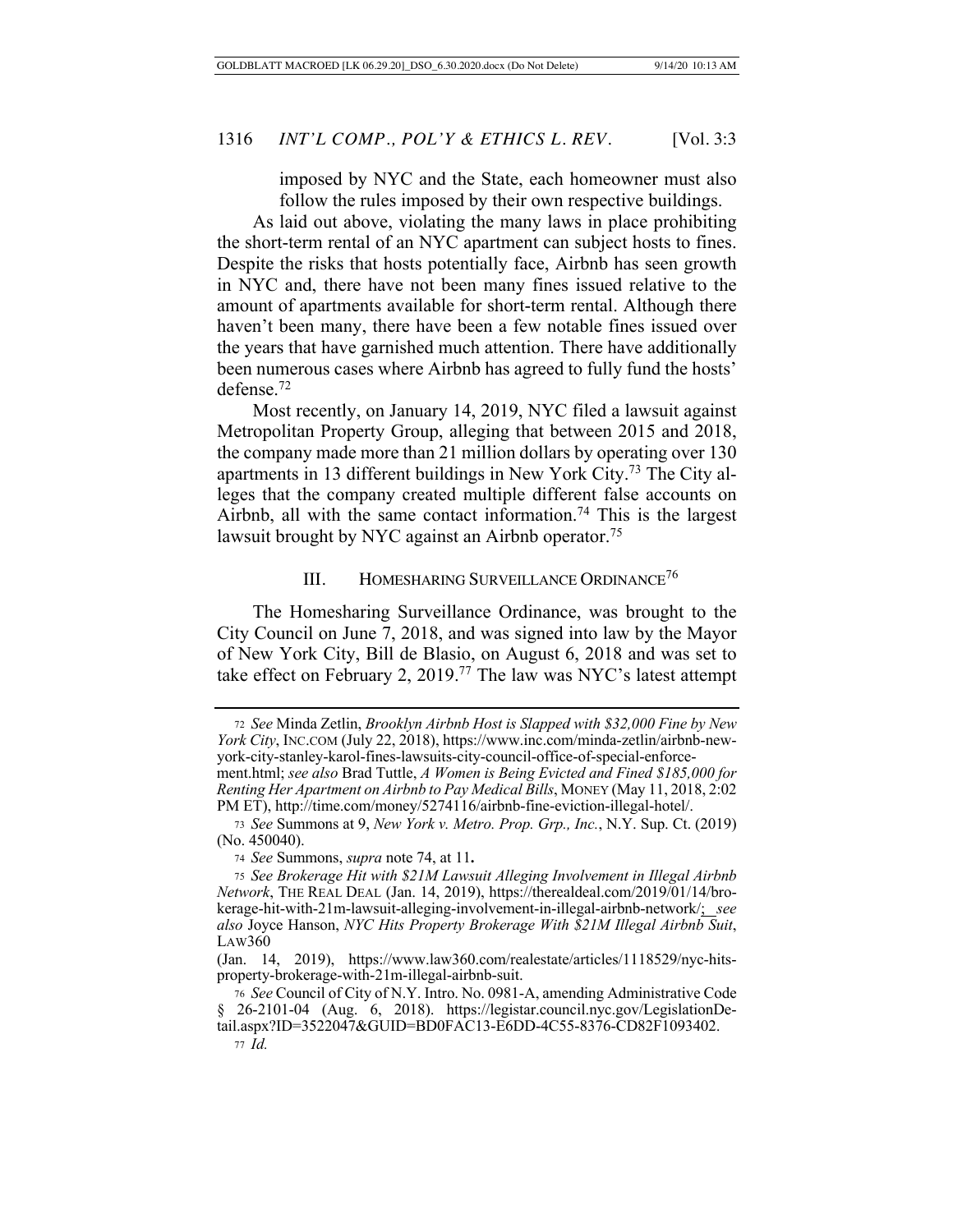to try and put a plug in the growth of home-sharing sites like Airbnb, VRBO, and HomeAway, and try to regulate them. The law is the first time where NYC directly referenced home-sharing sites. The law defines "Booking Service" as:

A person who, directly or indirectly:

1. Provides one or more online, computer or application-based platforms that individually or collectively can be used to (i) list or advertise offers for short-term rentals, and (ii) either accept such offers, or reserve or pay for such rentals; and

2. Charges, collects or receives a fee for the use of such a platform or for provision of any service in connection with a short-term rental.<sup>78</sup>

The law requires that all home-sharing sites must submit a monthly report to the relevant agency, containing; (1) the full physical address of the rental property; (2) the full legal name, phone number and email address of the host, the URL of the host on the booking platform; (3) the URL of the listing on the booking platform; (4) a statement as to whether the rental was for the whole unit or just part of the unit; (5) the total number of days that the unit was rented by that booking platform; (6) the total amount of fees that were collected by the booking platform for that rental; and, (7) the total amount of rents that were collected on behalf of the host, and the account number for the host that it uses to receive the rents.79 Airbnb and other home-sharing platforms obtain this private information when one creates a host account, with the expectation that it will be kept private. With this new law, the home-sharing site is now required to give that information to the relevant government agency.

Airbnb has filed a lawsuit (the "Lawsuit") against NYC in the United States District Court for the Southern District of New York alleging that the new law is a violation of multiple federal laws and an infringement on the host's Constitutional rights.<sup>80</sup> The Lawsuit alleges that the law greatly infringes on the host's Fourth Amendment rights, the constitutional protection against unreasonable search and seizure without a valid warrant.<sup>81</sup> The Lawsuit quotes the U.S. Supreme

<sup>81</sup> *See id.*

<sup>78</sup> *Id.*

<sup>79</sup> *Id.*

<sup>80</sup> *See* Airbnb, Inc. v. City of New York, 373 F. Supp. 3d 467 (S.D.N.Y. Jan. 3, 2019) [hereinafter Airbnb, Inc. v. City of New York].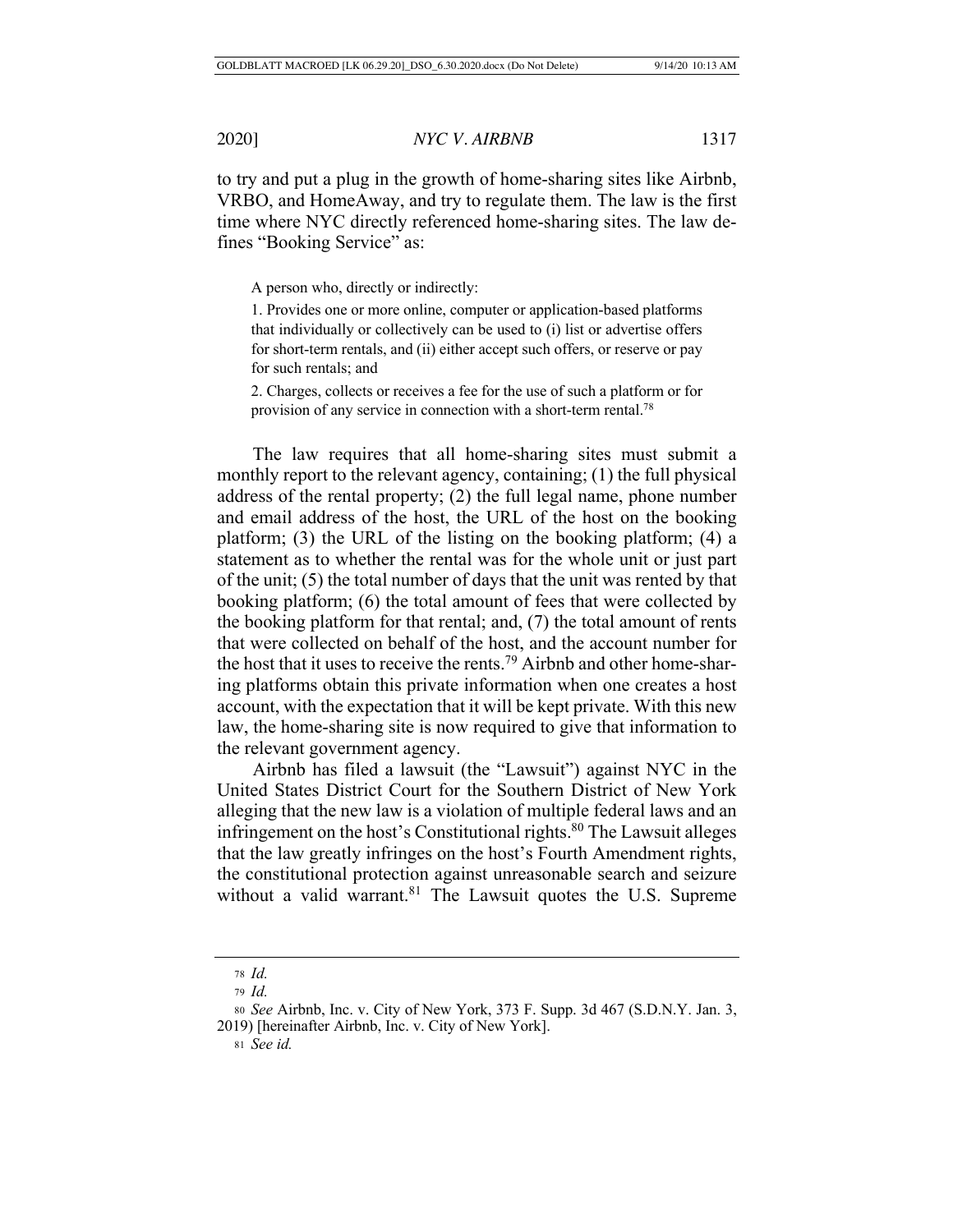Court's opinion in *Florida v. Jardines*, 82 which says , "the Supreme Court has recognized, 'when it comes to the Fourth Amendment, the home is first among equals. At the Amendment's 'very core' stands 'the right of a man to retreat into his own home and there be free from unreasonable governmental intrusion."<sup>83</sup> For the same reasons, the new law violates Article I, Section 12 of the New York State Constitution.

The Lawsuit also alleges that the law violates the Stored Communications Act, a federal law enacted by the United States Congress that sets out regulations on the disclosure of personal data and records held by third party internet service providers.<sup>84</sup> Finally, the Lawsuit alleges that home-sharing websites would now be compelled to speak certain messages that they don't necessarily want to, hence violating the companies' first amendment right to free speech.85

Another home sharing site, HomeAway, also filed suit against New York City in federal court, which essentially mirrors the Airbnb lawsuit, alleging that the NYC laws violates the same four arguments made by Airbnb.<sup>86</sup> After a request by the City to consolidate both actions, the court granted the request on September 11, 2018.87 Additionally, many other home-sharing platforms filed amicus briefs in support of Airbnb's challenge against NYC including: NetChoice; Tech: NYC; the Community Development Project at the Urban Justice Center; the Electronic Frontier Foundation; the Apartment Investment and Management Co.; and Linden Research Inc., OfferUp Inc., and Postmates Inc. This shows the importance all home sharing platforms are placing on this constitutional challenge, which would allow them to continue their businesses in New York City.

Given this historical background of the tumultuous relationship between NYC and Airbnb, and an understanding of the potential laws that one may be violating by renting out his home through a homesharing platform, the full effects of the Homesharing Surveillance Ordinance on Airbnb can be fully comprehended.

<sup>82</sup> *See* Florida v. Jardines, 569 U.S. 1, 6 (2013) (quoting Silverman v. United States, 365 U.S. 505, 511 (1961)).

<sup>83</sup> Airbnb, Inc. v. City of New York, 373 F.Supp.3d 467 at 21.

<sup>84</sup> *Id.*

<sup>85</sup> *Id.*

<sup>86</sup> *See* HomeAway Inc. v. City of New York, Case 1:18-cv-07742 (filed Aug. 24, 2018).

<sup>87</sup> *See* Airbnb, Inc. v. City of New York, 373 F.Supp.3d 467 at 21.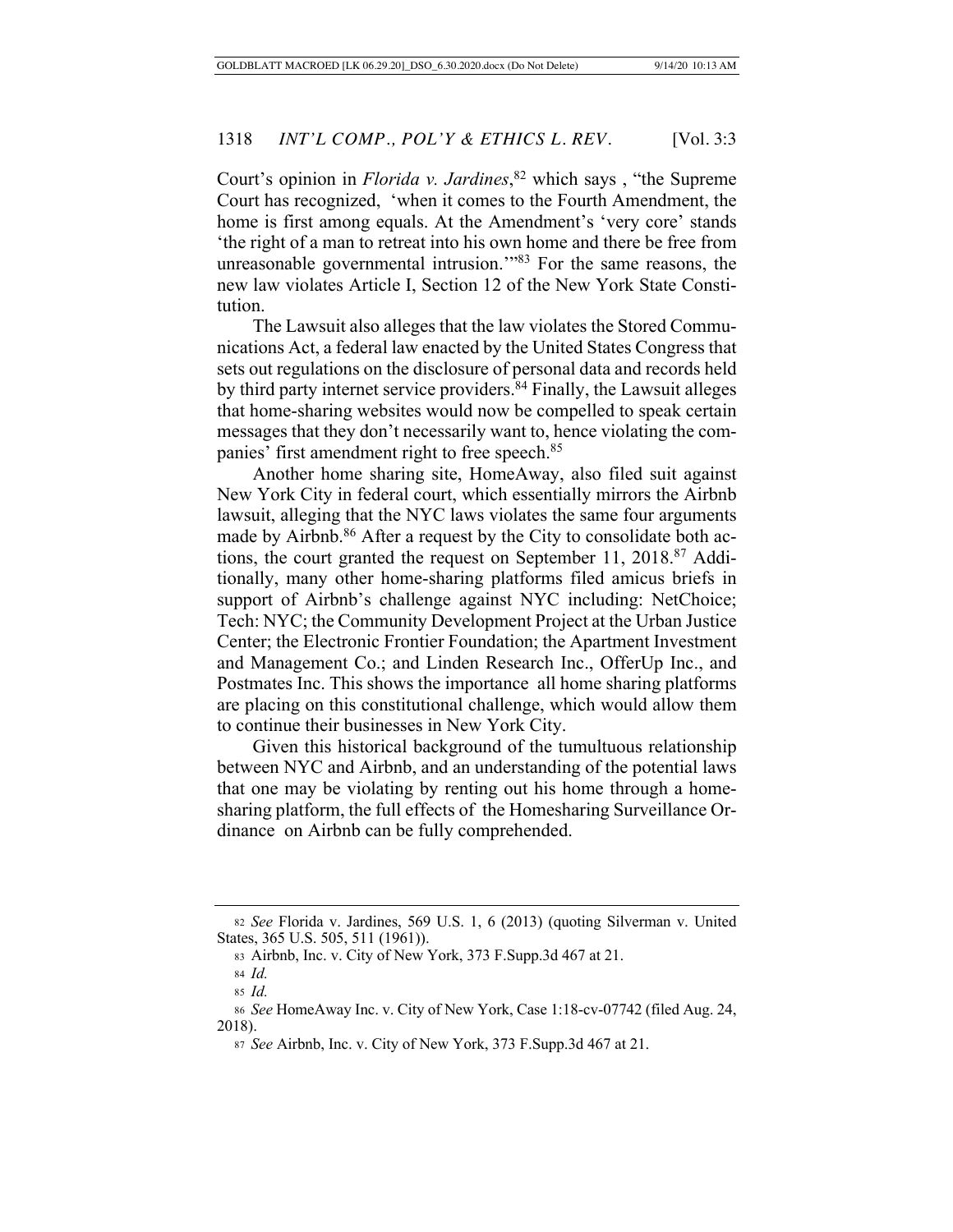# IV. FOURTH AMENDMENT OF THE CONSTITUTION OF THE UNITED STATES OF AMERICA

The Lawsuit begins with a claim that the Ordinance is a violation of the protection against unreasonable search and seizure in the Fourth Amendment. The Fourth Amendment states:

The right of the people to be secure in their persons, houses . . . against unreasonable searches and seizures, shall not be violated, and no warrants shall issue, but upon probable cause, supported by oath or affirmation, and particularly describing the place to be searched, and the persons or things to be seized.<sup>88</sup>

The Lawsuit brings the recent U.S. Supreme Court case of *City of Los Angeles v. Patel*, 89 that had very similar facts to our case, as support for their claim. That case involved an ordinance passed in the City of Los Angeles (Los Angeles Municipal Code §41.49) that required that all hotels keep detailed records about all their guests, including the guest's name, address, number of people in their party, the make, model, and license plate number of their vehicle that is parked on the hotel premises, the date and time of their arrival, their scheduled time of departure, the room number, amount charged, method of payment, and credit card info.<sup>90</sup> Additionally, section  $41.49(3)(a)^{91}$  provided that the records had to made available to any police officer that requested it, and failure to hand over the records was misdemeanor, punishable by up to six months in jail, and a  $$1,000$  fine.<sup>92</sup>

A number of motel owners sued the city, alleging that §41.49(3)(a) violated their Fourth Amendment rights and was therefore facially invalid. The Court first discussed whether facial challenges based on the Fourth Amendment are valid. The Court ruled that although facial challenges based on the Fourth Amendment are the most difficult to prove, they are still valid.<sup>93</sup> Once the Court ruled that Facial Challenges to the Fourth Amendment were not automatically barred, the Court then analyzed whether §41.49(3)(a) did in fact violate the Fourth Amendment. In analyzing, the Court stated:

<sup>88</sup> U.S. CONST. amend. IV.

<sup>89</sup> *See* City of Los Angeles v. Patel, 135 S. Ct. 2443, 2451-52 (2015).

<sup>90</sup> *See id.* at 2451-52.

<sup>91</sup> Los Angeles Mun. Code §§§ 41.49(2), (3)(a), (4) (2015).

<sup>92</sup> *See id.*

<sup>93</sup> *Patel,* 135 S. Ct. at 2447.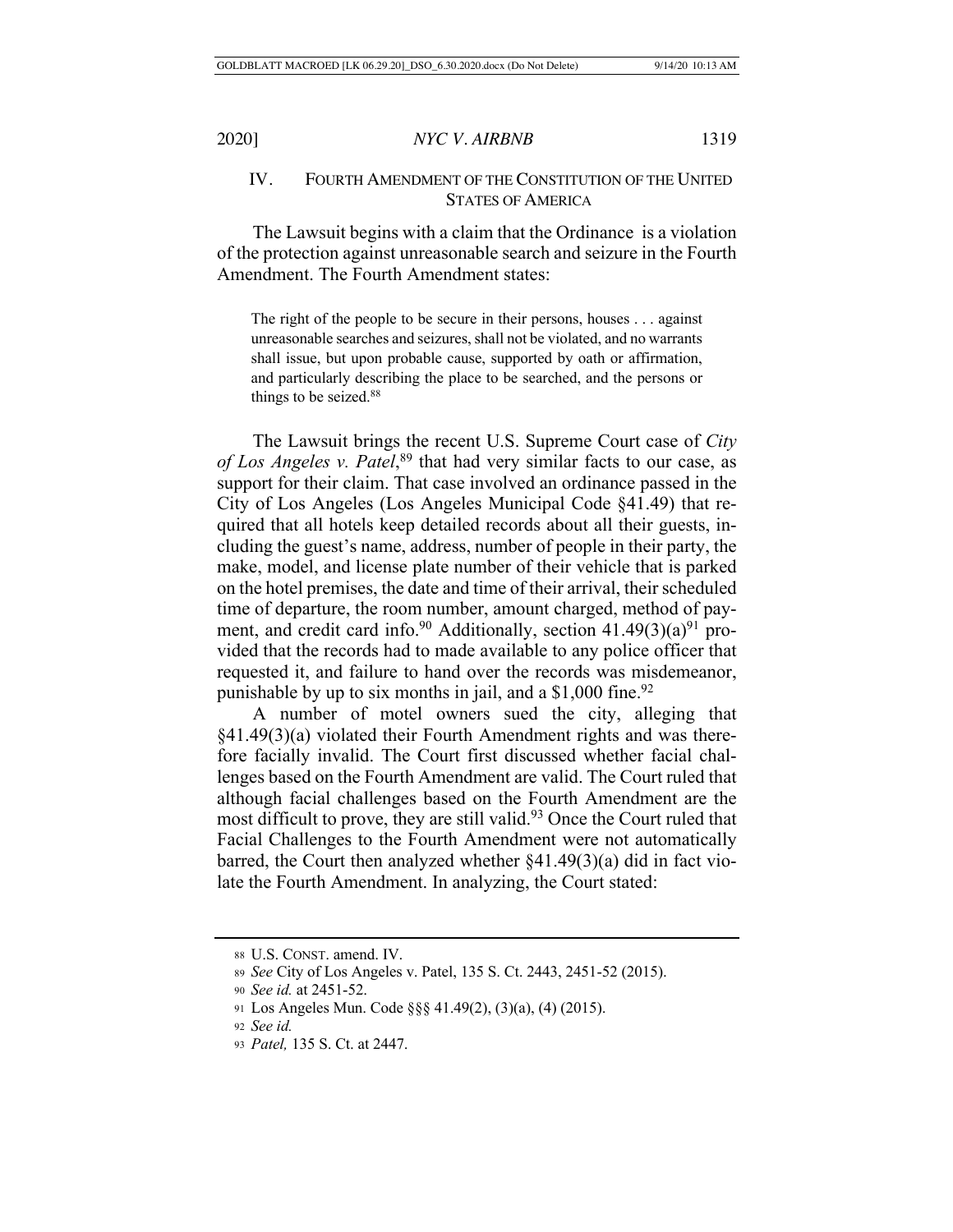The Fourth Amendment protects "[t]he right of the people to be secure in their persons, houses, papers, and effects, against unreasonable searches and seizures." It further provides that "no Warrants shall issue, but upon probable cause." Based on this constitutional text, the Court has repeatedly held that "searches conducted outside the judicial process, without prior approval by [a] judge or [a] magistrate [judge], are *per se* unreasonable . . . subject only to a few specifically established and well-delineated exceptions."94

The Court then proceeded to explain that the search of the hotel records might be considered an administrative search, and search and would therefore not be required to obtain a warrant every time it sought to review the records.<sup>95</sup>

The Court cited to two cases where the Supreme Court discussed whether a search is considered an administrative search and would therefore be constitutional under the Fourth Amendment.96 In *City of Indianapolis v. Edmond*, the concept of drug checkpoints came under attack as to whether they violated the Fourth Amendment.<sup>97</sup> The Court discussed how when there is an individualized suspicion of a particular criminal activity then traffic stops can be used and are not unconstitutional. However, the court ruled that the particular traffic stop program that was under review, violated the fourth amendment.<sup>98</sup> The Court included an example which can be directly applicable to our case. The Court stated:

We have never approved a checkpoint program whose primary purpose was to detect evidence of ordinary criminal wrongdoing. Rather, our checkpoint cases have recognized only limited exceptions to the general rule that a seizure must be accompanied by some measure of individualized suspicion. We suggested in Prouse that we would not credit the "general interest in crime control" as justification for a regime of suspicion less stops . . . . Because the primary purpose of the Indianapolis narcotics checkpoint program is to uncover evidence of ordinary criminal wrongdoing, the program contravenes the Fourth Amendment.<sup>99</sup>

<sup>94</sup> *Id.* at 2451–52.

<sup>95</sup> *Id.* at 2452.

<sup>96</sup> *See id.* at 2452.

<sup>97</sup> *See* City of Indianapolis v. Edmond, 531 U.S. 32 (2000).

<sup>98</sup> *Id.* at 48.

<sup>99</sup> *Id.* at 41-42.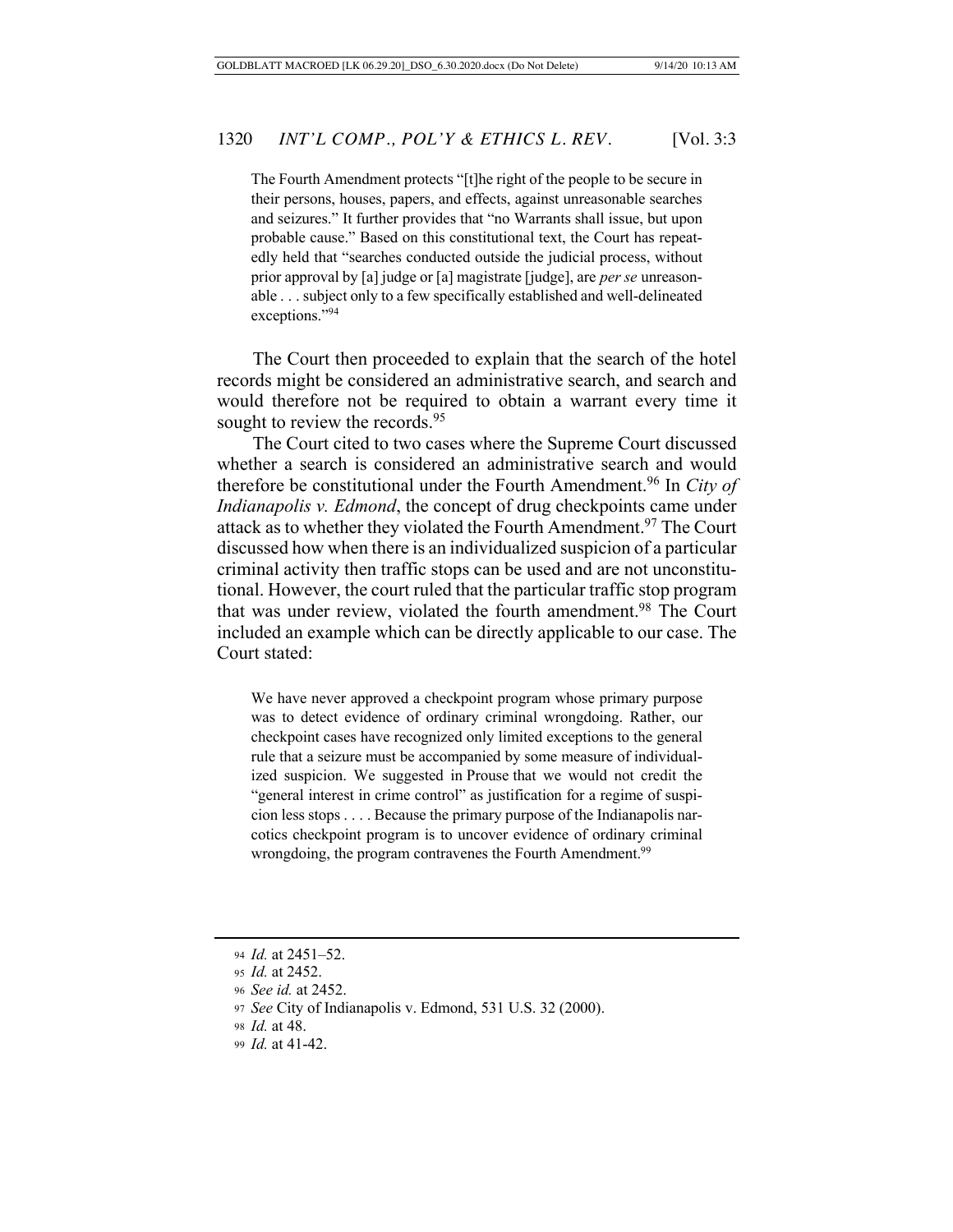From the dicta of the Court, it seems that the Fourth Amendment prohibits setting up blanket searches for the sole purpose of "uncover[ing] evidence of ordinary criminal wrongdoing."<sup>100</sup> This seems to be very applicable to our case. Due to the many laws that NYC and the State has passed in an effort to limit Airbnb, it can now be considered a crime to rent out your home, without being subject to heavy fines. It would therefore seem that the Homesharing Surveillance Ordinance would fall into the category of a program whose primary purpose is to detect evidence of ordinary criminal wrongdoing, and should therefore be unconstitutional as a violation of the Fourth Amendment. The sole purpose of the Homesharing Surveillance Ordinance would be to get an exact list of all the hosts that are violating the law, and an easy way for the City to start handing out fines. It should therefore be a violation of the Fourth Amendment.

The other case that the Court cites to is *Camara v. Municipal Court of City and County of San Francisco*. <sup>101</sup> *Camara* discussed whether inspections of one's home by a housing code inspector violated one's fourth amendment rights. There, the Court ruled that when a homeowner refuses to allow home inspectors onto his property, they must obtain a warrant to come back and conduct the inspection. The Court stated:

[T]he police may undertake to recover specific stolen or contraband goods. But that public interest would hardly justify a sweeping search of an entire city conducted in the hope that these goods might be found. Consequently, a search for these goods, even with a warrant, is 'reasonable' only when there is 'probable cause' to believe that they will be uncovered in a particular dwelling. $102$ 

The Homesharing Surveillance Ordinance, should be a violation of their fourth Amendment rights for the same reasons. It can be compared to the Court's example of a "sweep of entire city in the hope that stolen goods may be found."103 The New York City Counsel is demanding the personal records of every single host in NYC. There are many hosts that are renting out their apartments legally. Yet, each hosts' information is included in the lists that Airbnb would be required to hand over to NYC on a monthly basis.

<sup>100</sup> *Id.* at 42.

<sup>101</sup> Camara v. Mun. Ct. of San Francisco, 387 U.S. 523 (1967).

<sup>102</sup> *Id.* at 523.

<sup>103</sup> *Id.* at 523.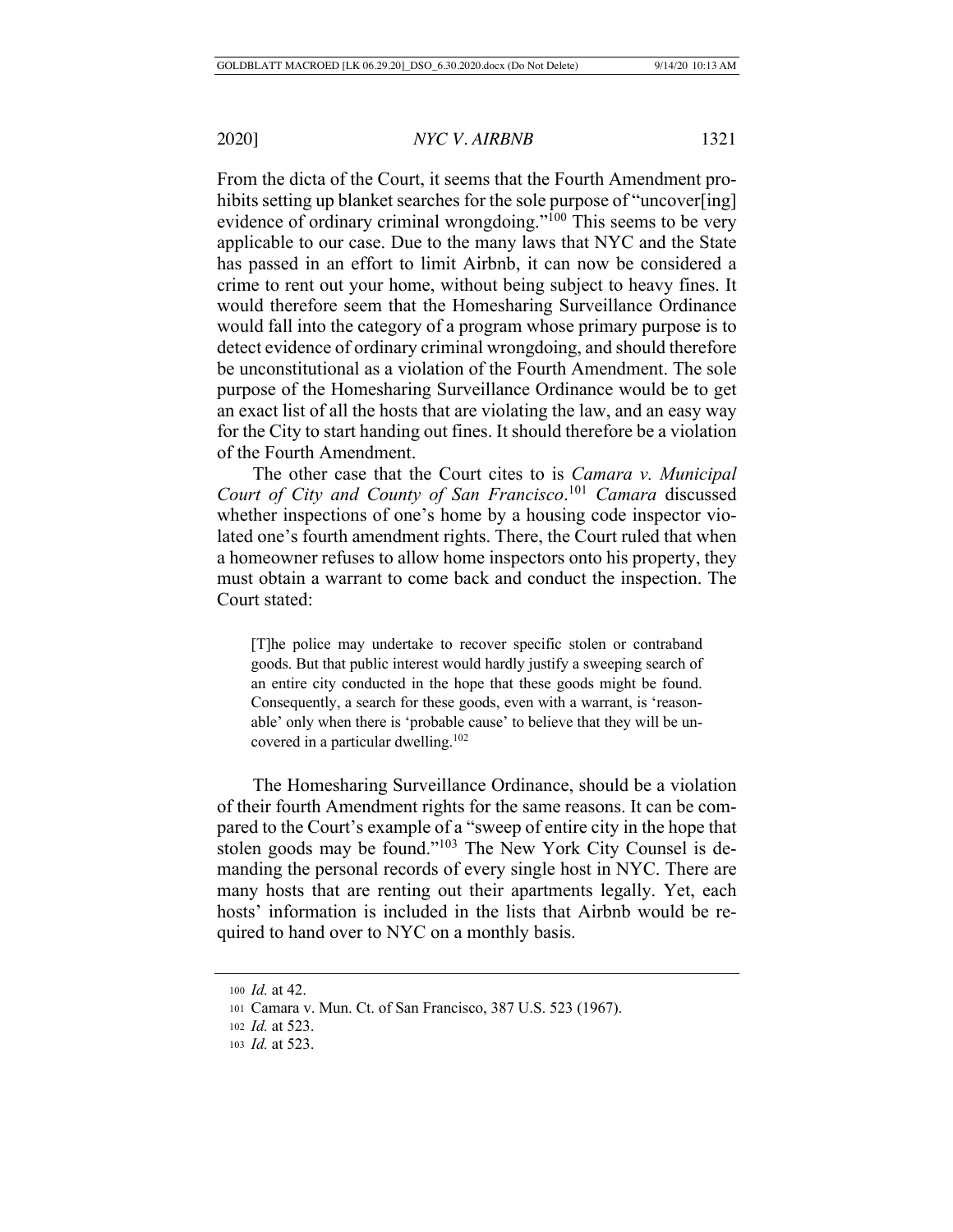Getting back to *Patel*, the Court said that they will assume that the law was an administrative search. However, the Court ruled that even administrative searches must give "the subject of the search . . . an opportunity to obtain pre-compliance review before a neutral decision-maker."104 Therefore, since a hotel owner who refused to hand over the requested records was subject to an arrest on the spot, despite the fact that the law fell under the administrative review umbrella, it was held to be unconstitutional that the motel owners were subject to arrest and criminal prosecution, without the opportunity to obtain a pre-compliance review.105 Finally, the Court responded to the dissent, written by then-Justice Scalia, in which he argued that hotels fall under the category of a "closely regulated business" and are therefore subject to a more relaxed standard of unreasonable search and seizure.<sup>106</sup> The Court discarded that argument saying that there have only been four industries in which the Supreme Court has recognized as being closely regulated business. These industries are; liquor sales,  $107$  firearms dealing,  $108$  mining,  $109$  and running automobile junkyards.  $110$  The Court saw no reason to include hotel operations as closely regulated business, and therefore, this case was not subject to the more relaxed standard of search and seizure.

The takeaways that we can apply from *Patel* to our case are: (1) facial challenges to laws under the Fourth Amendment are allowed; (2) the Court has ruled that in cases where there are blanket searches for the sole purpose of obtaining evidence of criminal information, it *is not* an administrative search; and (3) hotels do not fall into the category of a closely regulated business and are therefore subject to regular standards of search and seizure. Therefore, without an opportunity for pre-compliance review, the Homesharing Surveillance Ordinance should also be held unconstitutional.

#### V. NY STATE CONSTITUTION ARTICLE I §12<sup>111</sup>

Similar to the Fourth Amendment, Article I, Section 12 of the New York State Constitution states:

<sup>104</sup> *See Patel,* 135 S. Ct. at 2443.

<sup>105</sup> *Id.* at 2443.

<sup>106</sup> *See id.* at 2457.

<sup>107</sup> *See* Colonnade Catering Corp. v. United States, 397 U.S. 72, 90 (1970).

<sup>108</sup> *See* United States v. Biswell, 406 U.S. 311 (1972).

<sup>109</sup> *See* Donovan v. Dewey, 452 U.S. 594 (1981).

<sup>110</sup> *See* New York v. Burger, 482 U.S. 691 (1987).

<sup>111</sup> N.Y. CONST. art I, §12.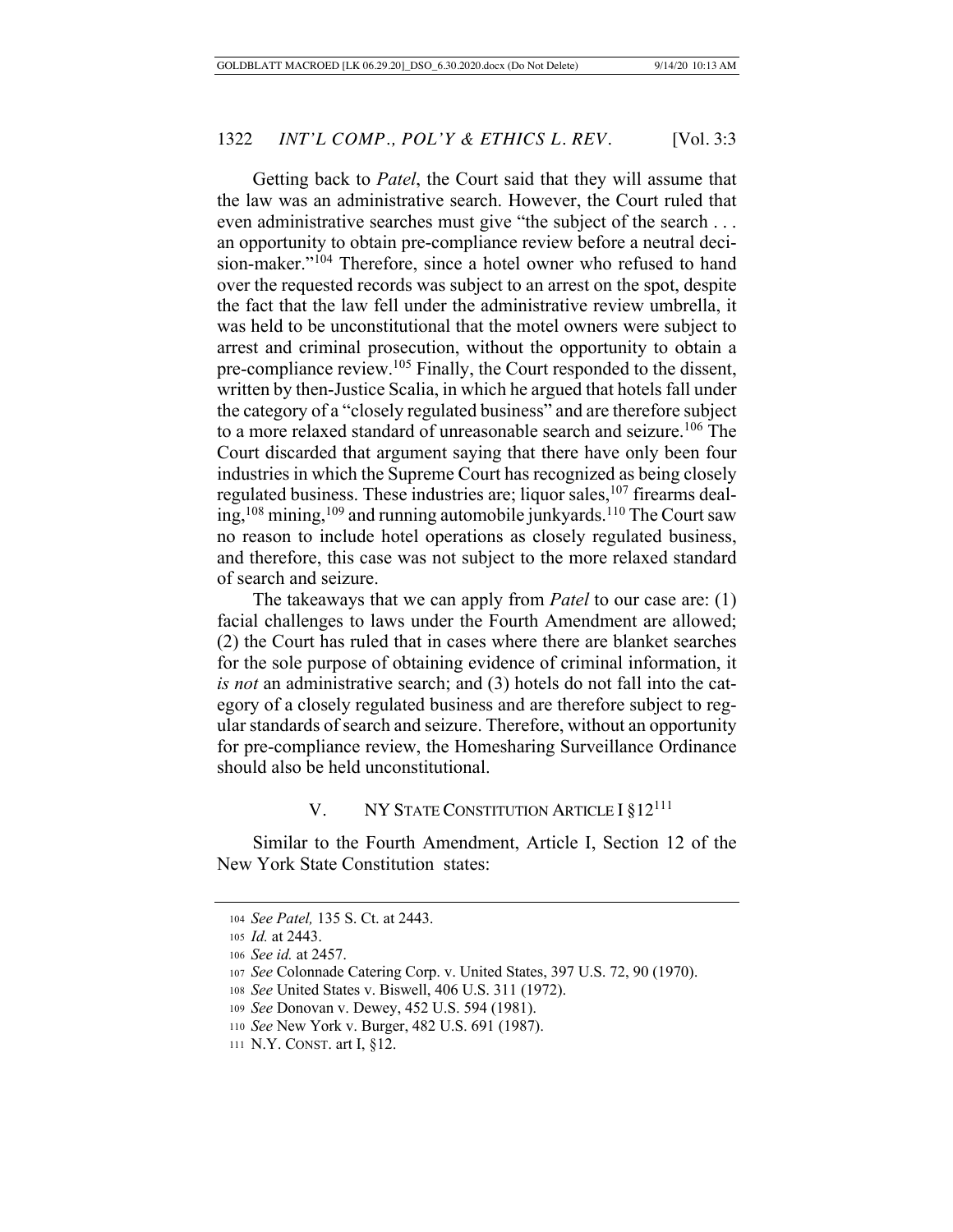"The right of the people to be secure in their persons, houses, papers and effects, against unreasonable searches and seizures, shall not be violated, and no warrants shall issue, but upon probable cause, supported by oath or affirmation, and particularly describing the place to be searched, and the persons or things to be seized."112

The Court of Appeals of New York has ruled that the New York State Constitution affords greater protections than the Fourth Amendment does.113 Therefore, if it is indeed found that the Homesharing Surveillance Ordinance violates the Fourth Amendment, it will also be found to be in violation of the New York State Constitution.

# VI. THE STORED COMMUNICATIONS ACT

The Stored Communications  $Act<sup>114</sup>$  was enacted in 1986, as Title II of the Electronic Communications Privacy Act, as a way to extend the Fourth Amendment protections that are binding upon physical records in one's home or business, to records that are filed electronically.115 Since under the wording of the Fourth Amendment "The right of the people to be secure in their persons, houses, papers, and effects,"116 lead to a concern that electronic records don't fall into any of those categories and can, therefore be searched freely by any government office for any reason.<sup>117</sup> Therefore, there was a need to provide protection to those forms of records.

The Stored Communications Act states that "a provider of remote computing service or electronic communication service to the public shall not knowingly divulge a record or other information about a subscriber to or customer of such service to any governmental entity."<sup>118</sup> The next section, §2703, deals with the ways that a government agency can require that the stored records be disclosed.<sup>119</sup> "A governmental entity may require the disclosure by a provider of electronic communication service of the contents of a wire or electronic communication

<sup>112</sup> *Id.*

<sup>113</sup> *See* People v. Scott, 79 N.Y.2d 474, 593 (1992).

<sup>114</sup> 18 U.S.C.A. § 2703; 18 U.S.C. § 2703.

<sup>115</sup> *See generally* Orin S. Kerr, *A User's Guide to the Stored Communications Act, and a Legislator's Guide to Amending It*, 72 GEO. WASH. L.REV. 1208 (Aug. 2004). <sup>116</sup> *See* U.S. CONST. amend. IV.

<sup>117</sup> *See supra* note 116.

<sup>118</sup> 18 U.S.C. § 2702(a)(3).

<sup>119</sup> *See* 18 U.S.C.A. § 2703.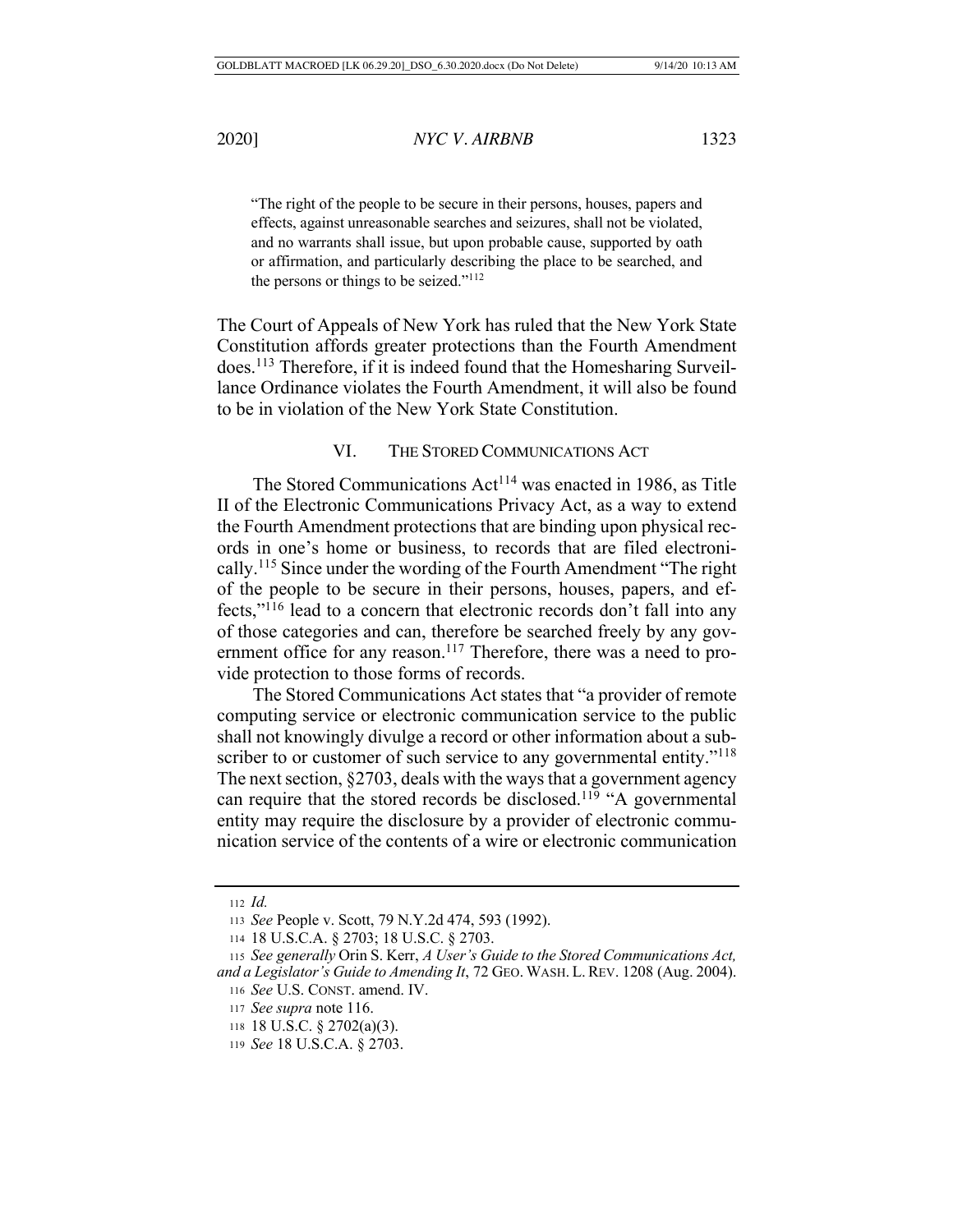. . . only about a warrant issued using the procedures described in the Federal Rules of Criminal Procedure by a court of competent jurisdiction."120 Section (d) of the Stored Communications Act sets out the requirements that are needed to obtain a warrant; "if the governmental entity offers specific and articulable facts showing that there are reasonable grounds to believe that the contents of a wire or electronic communication, or the records or other information sought, are relevant and material to an ongoing criminal investigation."121 The Act, therefore, forbids all companies, including Airbnb, who is a provider of electronic communication service, from disclosing the stored material to a government agency without a valid warrant. It will be very difficult for NYC to obtain a warrant that is in accordance by the Stored Communications Act, for what they are attempting to receive by way of the Homesharing Surveillance Ordinance since what the Ordinance is requiring, is data regarding *all* hosts, most of whom are not under criminal investigation, which a court would presumably not grant since the city won't be able to show which homes specifically are the ones that are breaking the law until after they see the lists. Therefore, the Homesharing Surveillance Ordinance requires that Airbnb violate the Stored Communications Act.

The *Patel* Court ruled that the even after the assumption that the hotel records fell under the administrative search category since there was potential jail time involved, each owner had to be afforded an opportunity to obtain pre-compliance review, and since the review was not being offered, the law violated the owners' fourth amendment.<sup>122</sup> Before the discussion of The Stored Communications Act, that part of the *Patel* Case was not applicable to the Lawsuit The Homesharing Surveillance Ordinance doesn't call for any criminal prosecution, rather a civil penalty. However, the Federal Communications Act does have a potential criminal liability. Violations of the Stored Communications Act can carry a punishment of up to 10 years in prison.<sup>123</sup> Therefore, just like the court in *Patel* ruled, that since the hotel owners were subject to an arrest for their refusal to comply with the officer's request to look at the records, "business owners cannot reasonably be put to this kind of choice," the choice of compliance with the law or potentially going to jail.<sup>124</sup> Now that there is a potential for criminal

<sup>120</sup> *Id.*

<sup>121</sup> 18 U.S.C. § 2702(d).

<sup>122</sup> *See Patel,* 135 S. Ct. at 2457.

<sup>123</sup> 18 U.S.C. §2701(b).

<sup>124</sup> *See* Metropolitan Property Group, Inc., 2019 N.Y.Misc. LEXIS at 599.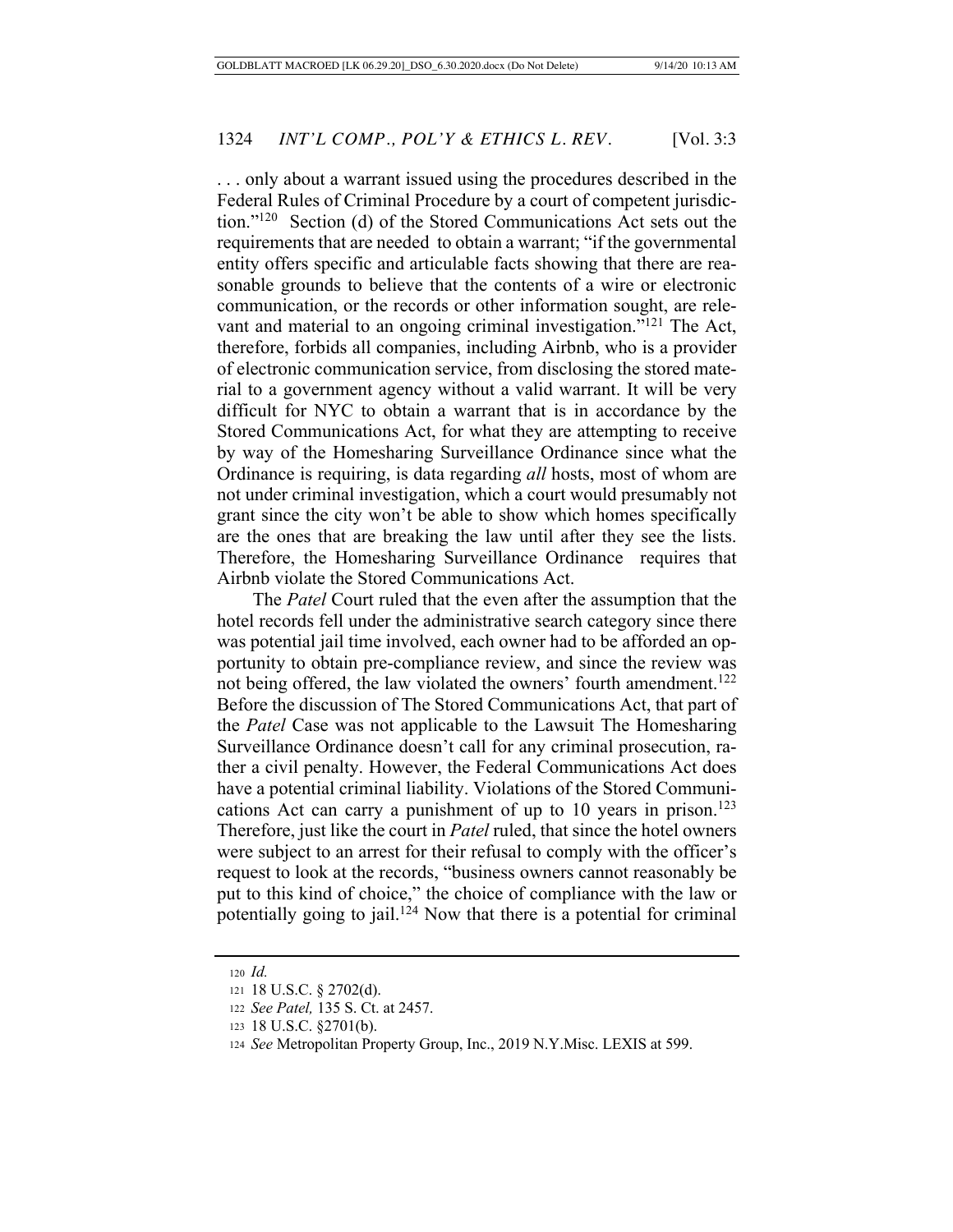prosecution for Airbnb, that same constitutional protection should be afforded to them. Airbnb should not be able to be put to this sort of choice, to comply with the Stored Communications Act which would save them from criminal prosecution but would violate the Homesharing Surveillance Ordinance, or to comply with the Homesharing Surveillance Ordinance, but violate the Federal Communications act and be subject to criminal prosecution and possible jail time. By Airbnb complying with the Homesharing Surveillance Ordinance, and handing over its data, it is opening itself up to the possibility that it will be criminally prosecuted for violating the Stored Communications Act. Therefore, under the Fourth Amendment even if it can be proven that the Homesharing Surveillance Ordinance is an administrative search, it should still be ruled unconstitutional for its failure give an opportunity for pre-compliance review.

# VII. FIRST AMENDMENT OF THE CONSTITUTION OF THE UNITED STATES OF AMERICA

The First Amendment states that "Congress shall make no law respecting an establishment of religion, or prohibiting the free exercise thereof; or abridging the freedom of speech."125 The claim by Airbnb is that the ordinance is a form of compelled speech which should be protected by the First Amendment.<sup>126</sup> Airbnb contends that by requiring them to submit a detailed list of all hosts, and all the hosts' information, is compelling Airbnb to speak, in a manner in which they do not want to. The Supreme Court recently stated in *Janus* v. *Am. Fed'n of State, Cty., & Mun. Employees, Council 31*, <sup>127</sup> that the Supreme Court has "held time and again that freedom of speech 'includes both the right to speak freely and the right to refrain from speaking at all.""<sup>128</sup>

The Government can obviously compel speech in certain instances. This is apparent by looking to situations present in our everyday lives. For example, all manufactures of commodities are required

<sup>125</sup> U.S. CONST. amend. I.

<sup>126</sup> *See* Airbnb, Inc. v. City of New York, 373 F. Supp. 3d at 467.

<sup>127</sup> Janus v. AFSCME, Council 31, 138 S. Ct. 2448, 2464 (2018).

<sup>128</sup> *Id.* at 2464 (citing Wooley v. Maynard, 430 U.S. 705, 714 (1977)); *see* Riley v. National Federation of Blind of N. C., Inc., 487 U.S. 781, 796–797 (1988); Harper & Row, Publishers, Inc. v. Nation Enterprises, 471 U.S. 539, 559 (1985); Miami Herald Publishing Co. v. Tornillo, 418 U.S. 241, 256–257 (1974); *accord,* Pacific Gas & Elec. Co. v. Public Util. Cmm'n of Cal., 475 U.S. 1, 9 (1986)*.*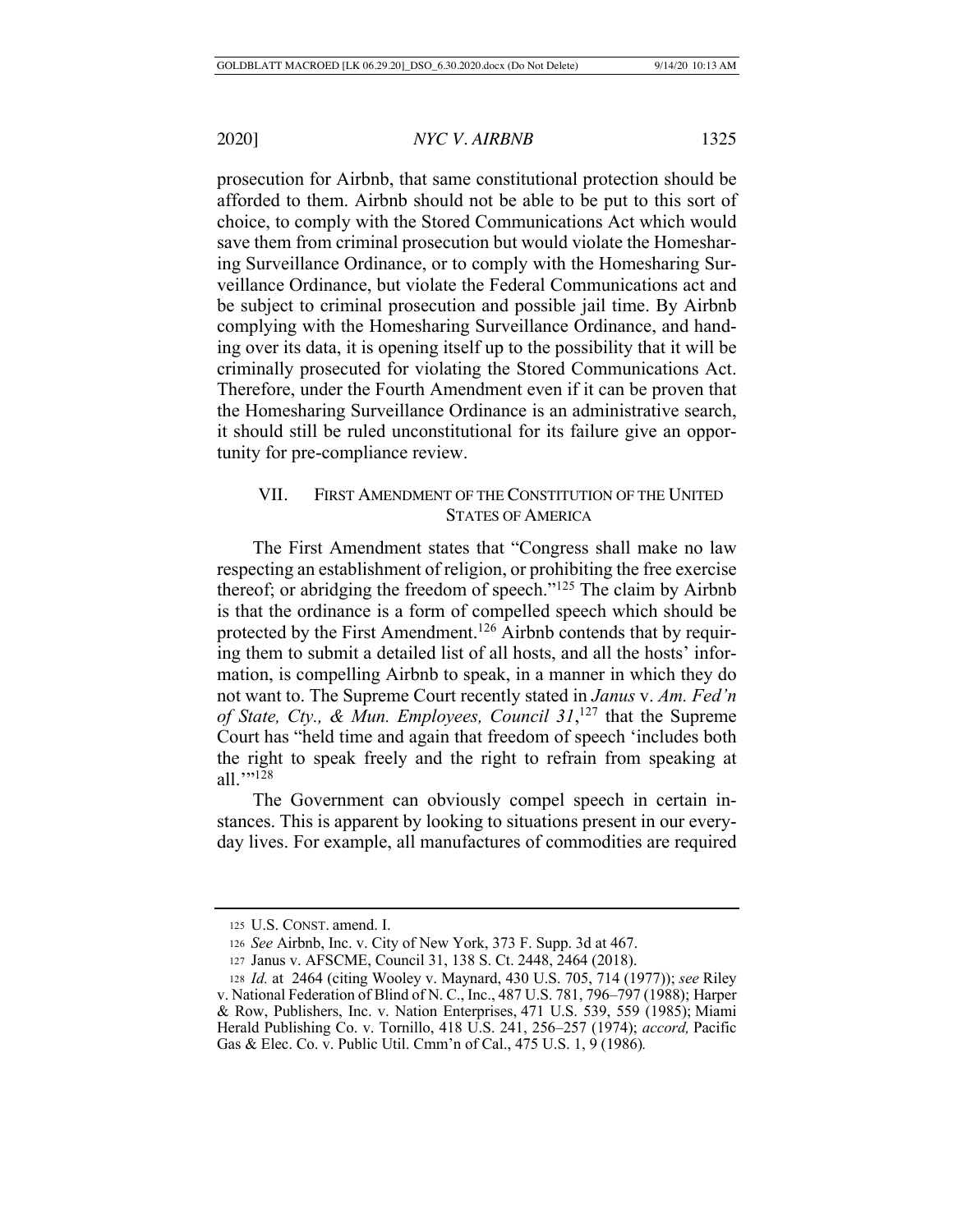to print labels with a list of required disclosures.<sup>129</sup> This is because, as Congress declared in the beginning of Section 1451, that "Informed consumers are essential to the fair and efficient functioning of a free market economy."<sup>130</sup> Congress decided that the protections of the consumers and the importance of maintaining a free market economy are a substantial government interest which will override one's first amendment rights protecting them from compelled speech. This is just one of many examples in which the government has the right to force citizens to make some sort of disclosure, and it not be a violation of each citizen's First Amendment protection against compelled speech.

The standard for disclosure requirements is set out in the 1985 Supreme Court decision of *Zauderer v. Office of Disciplinary Counsel of Supreme Court of Ohio*. 131 The *Zauderer* case involved an attorney who made a number of advertisements in the local newspaper. The Ohio Office of Disciplinary Counsel investigated multiple violations of the code of professional conduct by the ads. One of the violations was that the attorney failed to comply with the state law requirement that there be a disclaimer in all contingent-fee advertisements.132 The attorney sued the Office of Disciplinary Counsel for violations of his First Amendment right to free speech. The court upheld the disclosure requirement saying that "[w]e recognize that unjustified or unduly burdensome disclosure requirements might offend the First Amendment by chilling protected commercial speech. But we hold that an advertiser's rights are adequately protected as long as disclosure requirements are reasonably related to the State's interest in preventing deception of consumers."133

Whether the *Zauderer* case applies beyond the government's interest in protecting consumers against advertising deception has not yet been considered by the Supreme Court. However, several circuit courts, including the Second Circuit,134 have extended the *Zauderer* analytical framework to other government required disclosures.135 The

<sup>129</sup> *See* 15 U.S.C.A. § 1453; *see* 15 U.S.C.A. § 1453 (1992).

<sup>130</sup> 15 U.S.C.A. § 1451 (1966).

<sup>131</sup> Zauderer v. Office of Disciplinary Counsel of Supreme Court of Ohio, 471 U.S. 626, 651 (1985).

<sup>132</sup> *Id.* at 633.

<sup>133</sup> *Id.* at 652.

<sup>134</sup> The Southern District for the District of New York, the court in which the Lawsuit was filed, is bound by precedents set in the Second Circuit.

<sup>135</sup> *See* American Meat Institute v. U.S. Dept. of Agriculture, 760 F.3d 18, 37 (D.C. Cir. 2014); Am. Meat. Inst. v. United States Dep't of Agric., 760 F.3d 18, 37 (D.C. Circ. 2014) (extending the *Zauderer* rule to a required disclosure that meat products contain a label with the country of origin); *see also,* Am. Beverage Ass'n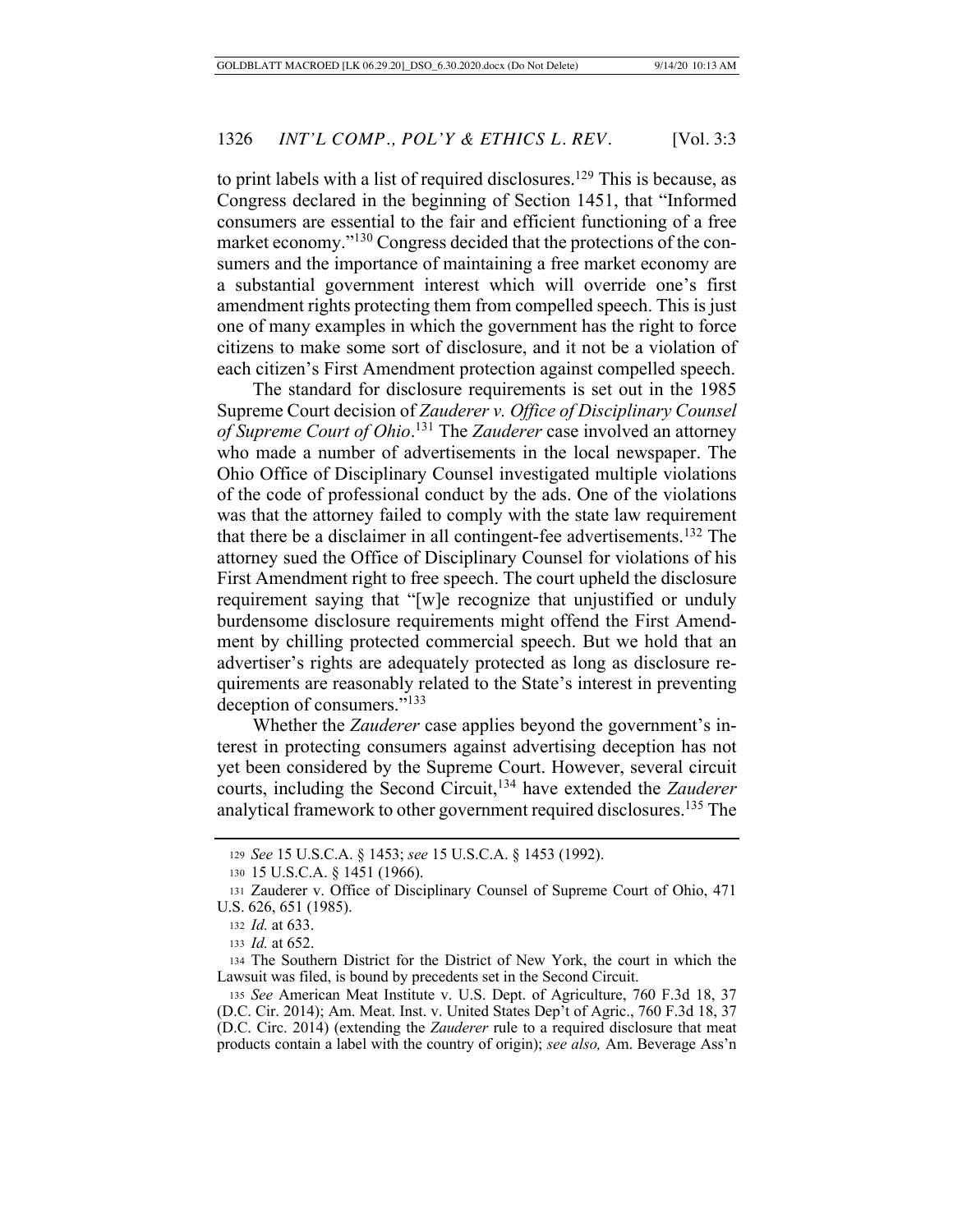Zauderer case sets out that a disclosure requirement that requires one to make: (1) a statement that is purely factual and uncontroversial;, $^{136}$ (2) is reasonably related to the state's interest;, and (3) is not unduly burdensome, is not a violation of one's First Amendment rights.<sup>137</sup> Additionally, the burden of proof is on the government to prove that the constitutional rights were not violated.<sup>138</sup>

For Airbnb, there is no question that the required disclosures consist of purely factual and uncontroversial statements. Therefore, the remaining questions are: (1) whether disclosure of the information that New York City is requiring Airbnb to disclose is reasonably related to the state's interest and (2) whether the disclosure requirement is overly burdensome to Airbnb.

The standard for the reasonable relationship requirement is that "the government must demonstrate that there is a 'rational relationship' between the disclosure requirement and the government interest. In the context of commercial speech, this means that the required disclosure "must relate to the good or service offered by the regulated party.'"139 There has not been much discussion regarding the exact parameters of how close the state's relationship must be to the disclosure. In this case, the state would first need to demonstrate how the information that they are requiring Airbnb to disclose has a rational relationship to the state's interest. This showing of a rational relationship will consist of two parts: (1) that policing short term rentals is the best way to alleviate the issues that the City claims; and (2) that there aren't better solutions that wouldn't violate anyone's constitutional rights. The answer to both questions has been the subject of a great

v. City & Cty. of San Francisco, 871 F.3d 884, 894 (9th Cir. 2017) (extending the *Zauderer* rule to a local ordinance requiring a health warning to be posted to all sugar-sweetened beverages); *see also* Disc. Tobacco City & Lottery, Inc. v. United States, 674 F.3d 509, 520 (6th Cir. 2012) (extending the *Zauderer* rule to Congress's passing of the Federal Cigarette Labeling and Advertising Act requiring that cigarette manufacturers post warning labels on the box); *see also* New York State Rest. Ass'n v. New York City Bd. of Health, 556 F.3d 114, 117 (2d Cir. 2009) (extending the *Zauderer* rule to a New York health code requiring that restaurants, including McDonalds and Burger King, to post calorie content on menus); *see also* Pharm. Care Mgmt. Ass'n v. Rowe, 429 F.3d 294, 309 (1st Cir. 2005) (extending the *Zauderer* rule to a requirement that pharmacies make certain disclosures on prescription medication bottles).

<sup>136</sup> Controversial compelled speech has generally referred to controversial political statements. *See* Evergreen Ass'n, Inc. v. City of New York, 740 F.3d 233, 249 (2d Cir. 2014) (holding that abortion is a controversial political topic.

<sup>137</sup> *See Zauderer*, 471 U.S. at 651.

<sup>138</sup> *Am. Beverage Ass'n*, 871 F.3d at 894.

<sup>139</sup> *Id.*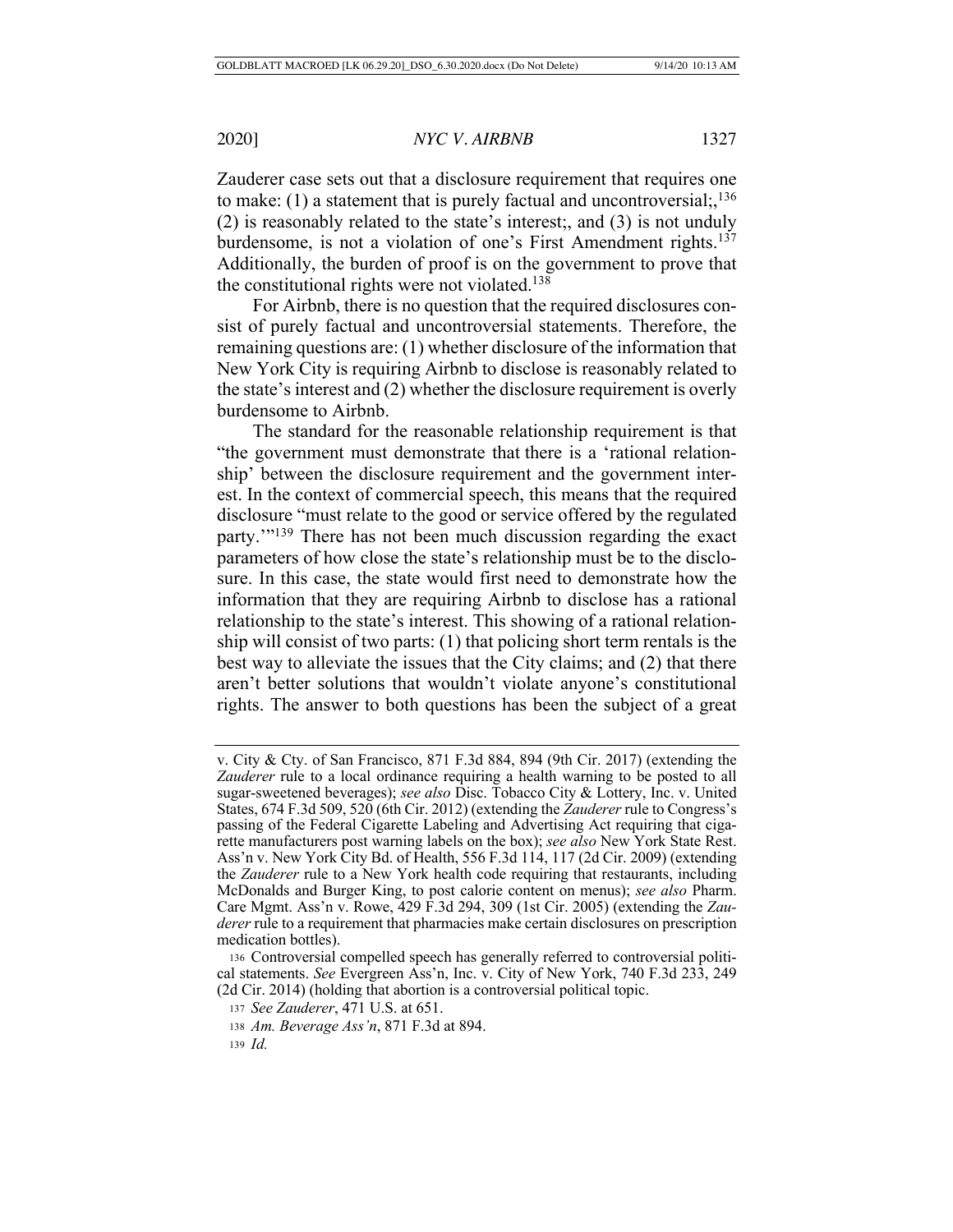debate. As Airbnb claims, there have been many studies suggesting that the new law is the result of influence by the hotel industry, rather than an actual help to the housing crisis.<sup>140</sup> Additionally, the State will need to show that Airbnb releasing the data is un-burdensome. In the case of *Airbnb Inc., v. Schneiderman*, the lawsuit brought in 2014 challenging a subpoena from the Attorney General, the Supreme Court, Albany County ruled that the excel spreadsheet that was being requested was not overly burdensome since it is presumably, readily available.<sup>141</sup> However, it can be argued that burdensome doesn't only mean that the information is physically burdensome to obtain, or to disclose. It can also mean that the effect of the required disclosure has an overly burdensome effect on the overall company. In this case, the effect of the regulation will surely have an extremely burdensome effect on the company. New York City is one of the most popular tourist destinations in the world.142 If Airbnb lost most of its hosts in one of the most popular tourist destinations it would definitely be extremely burdensome.

New York City therefore, would have to prove that the disclosures that they are requesting is directly related to the state's interest, that even if it is related to the state's interest, that the disclosure would actually accomplish any of the NYC's objectives, and finally that the disclosure requirement is not overly burdensome on the company. If the State is unable to prove any of these things, then it would be a violation of Airbnb's First Amendment protections against compelling speech. Although it is not impossible for the state to prove, it seems like a high threshold.

#### VIII. PRELIMINARY INJUNCTION

In the original complaint, Airbnb asked for a preliminary injunction.143 The law was set to take effect on 180 days after the law was passed, which was February 2, 2019.144 On January 3, 2019, the United States District Court for the Southern District of New York

<sup>140</sup> *See* Nick Tabor, *Is New York Cracking Down on Airbnb to Help Local Residents or Hotels?*, N.Y. MAG: INTELLIGENCER (Aug. 13, 2018), https://nymag.com/intelligencer/2018/08/airbnb-new-york-crack-down.html.

<sup>141</sup> *Airbnb, Inc.*, 989 N.Y.S.2d at 786.

<sup>142</sup> *See* Maureen O'Hare, *Most Visited: World's Top Cities for Tourism*, CNN (Dec. 4, 2018), https://www.cnn.com/travel/article/most-visited-cities-euromonitor-2018/index.html.

<sup>143</sup> *See* Airbnb, Inc. v. City of New York, 373 F. Supp. 3d at 467.

<sup>144</sup> *See* Council of City of N.Y. Intro. No. 0981, *supra* 78, at §2.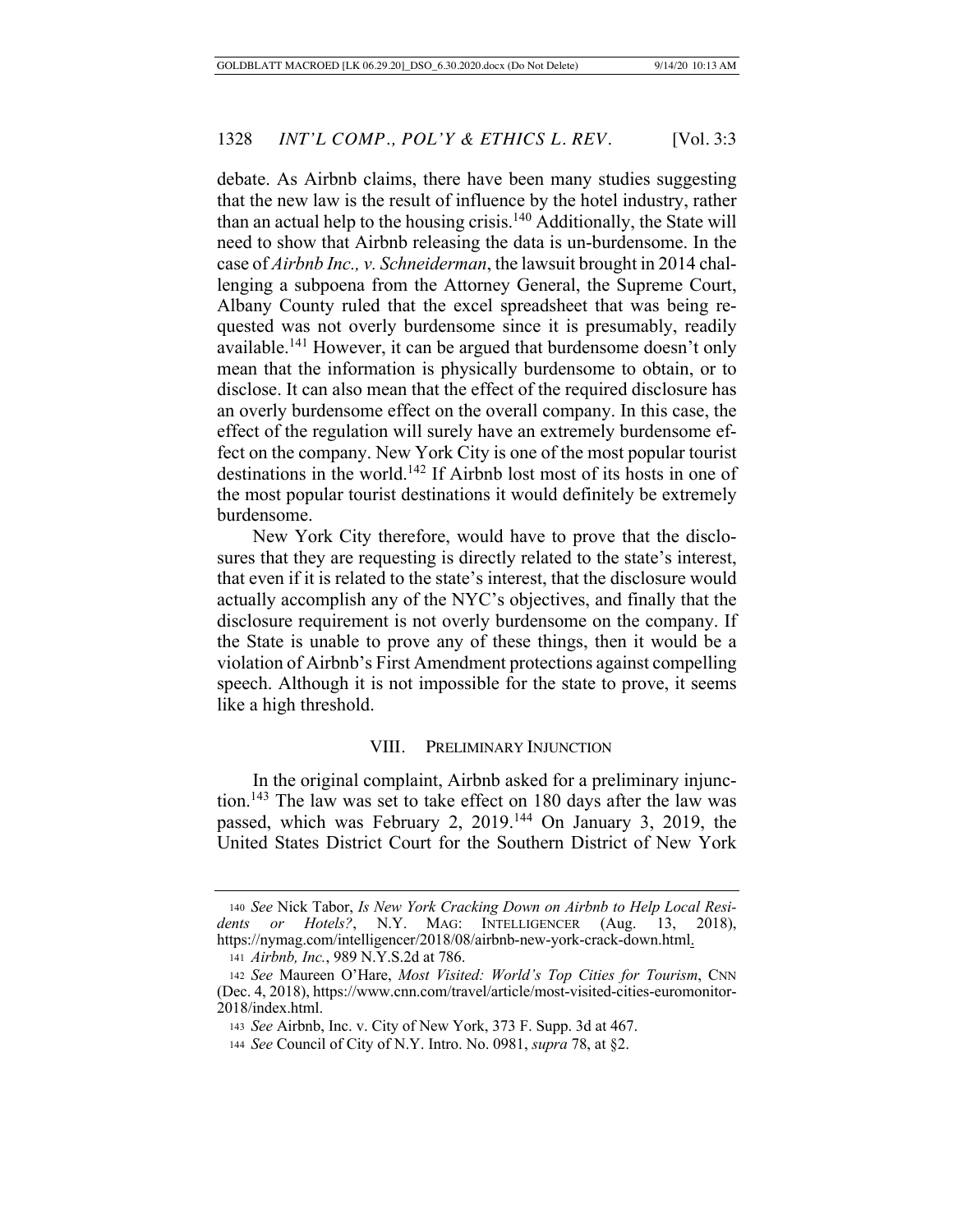granted Airbnb's request for a preliminary injunction blocking the law from actually taking effect.<sup>145</sup>

One of the essential elements for the approval of a preliminary injunction is that the movant must show a likelihood of success on the merits.<sup>146</sup> Likelihood of success means that the probability of success is better than fifty percent.<sup>147</sup> In the decision, the court discusses the probability of success of Airbnb's Fourth Amendment claim. The court discusses both *Patel*<sup>148</sup> and *Camara*149 establishing the need for pre-compliance review, and that the search be limited in scope. The court then uses strong language suggesting that these facts are more of a violation of the Fourth Amendment then the facts in *Patel*. 150 The court ruled that since the ordinance doesn't allow for any pre-compliance review, it seems more likely than not, that Airbnb would be successful in their ultimate case to permanently enjoin the law from going into effect. Additionally, the court denied the City's argument that the hearing on the preliminary injunction should serve as the pre-compliance review, since the sweeping demand for all constitutionally protected records, including hosts that are not in any violation of the Multiple Dwelling Law, is presumably a violation of Airbnb's Fourth Amendment right.<sup>151</sup> Additionally, the court briefly discussed the Stored Communication Act, but the court was not prepared to conclude on Airbnb's likelihood of success on that claim.<sup>152</sup> Additionally, the court did not address the First Amendment claim at all since they had already concluded that the preliminary injunction would be granted due to the Fourth Amendment claim.<sup>153</sup>

With this preliminary injunction granted, the law will not go into effect until the case is fully heard. Additionally, by the court ruling that it was more likely than not that Airbnb would be successful in their case, it shows that Airbnb has a promising case regarding the

<sup>145</sup> *See Airbnb, Inc.*, 373 F. Supp. 3d at 488.

<sup>146</sup> Airbnb, Inc. v. City of New York*,* 373 F. Supp. 3d at 488.

<sup>147</sup> *Id.*

<sup>148</sup> *See Patel,* 135 S. Ct. at 2443.

<sup>149</sup> *See Camara*, 387 U.S., at 523.

<sup>150</sup> *See* Airbnb, Inc v. City of New York*.,* 373 F. Supp. 3d at 488 (the scale of the production that the Ordinance compels each booking service to make is *breathtaking* . . . . In its sweep, the Ordinance *dwarfs* that of the Los Angeles ordinance at issue in *Patel* . . . the *sheer volume* of guest records implicated, and the Ordinance's *infinite time horizon* all disfavor the Ordinance when evaluated for reasonableness under the Fourth Amendment) (emphasis added).

<sup>151</sup> *See id. See also* Summons, *supra* note 75, at **9.**

<sup>152</sup> *See Airbnb, Inc. v City of New York*, 373 F.Supp.3d 467 at 22.

<sup>153</sup> *See id.*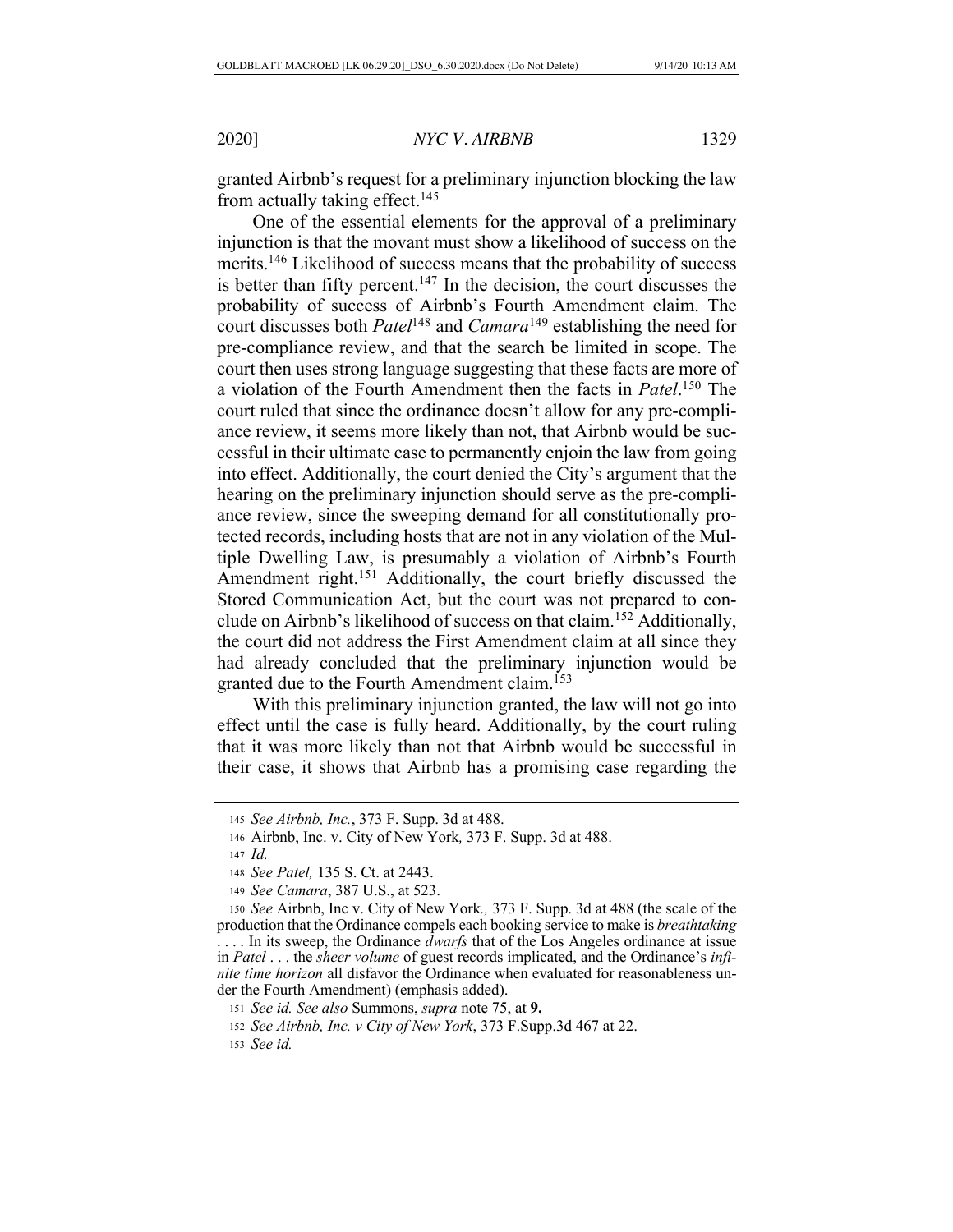Fourth Amendment claim. On top of that, Airbnb also has two other claims, that the law is a violation of the Stored Communication Act, and the First Amendment argument.<sup>154</sup> In sum, it seems very likely that Airbnb will be successful in permanently enjoining the City from implementing the Homesharing Surveillance Ordinance, allowing home sharing platforms to continue operating in New York City. The City has notified the Court that it intends to appeal the decision granting the preliminary injunction to the Second Circuit.155

# IX. CONCLUSION

The Multiple Dwelling Law will presumably be invalidated as a violation of hosts' constitutional rights in addition to Airbnb's, HomeAway's and other home sharing platform companies' constitutional rights. However, it would seem, after looking at the long history between New York, more specifically New York City, and Airbnb representing all home-sharing platforms, that no matter what the outcome of this case is, the fight will continue. If the law is knocked down, the city will presumably pass another law addressing and circumventing the issues brought out in this case. If the law withstands constitutional scrutiny, Airbnb will presumably find a loophole and continue to operate in the City. It is time for the two parties to turn the page and work together to address the issues that the City is concerned about, while allowing New Yorkers to utilize Airbnb.

The primary issue that New York state legislators have with homesharing platforms is that they claim that it makes the housing crisis even worse. The reasoning being, that people are holding onto apartments that they would not otherwise keep, since they do not need it to live. The ability for these owners to rent out their apartment and collect enough rent to cover their costs, and sometimes even make a profit, allows them to hold the apartment.156 However, the real issue that the city should have is with commercial hosts; hosts that rent apartments for the sole purpose of listing the apartment on Airbnb, and not with the regular citizen who rents out his apartment for a weekend that he is away. Therefore, Airbnb and NYC should work together, to allow regular residents of the City to rent out their apartment in instances where they will not be using it, while stopping the commercial

<sup>154</sup> *See* Airbnb, Inc. v. City of New York, 373 F. Supp. 3d 467.

<sup>155</sup> *See* Joyce Hanson, *NYC Taking Short-Term Rental Rule's Freeze to 2nd Circ.*, LAW360 (Feb. 1, 2019), https://0-www-law360-com.ben.bc.yu.edu/articles/1124566/nyc-taking-short-term-rental-rule-s-freeze-to-2nd-circ-.

<sup>156</sup> *See supra* FN 13, at 12.